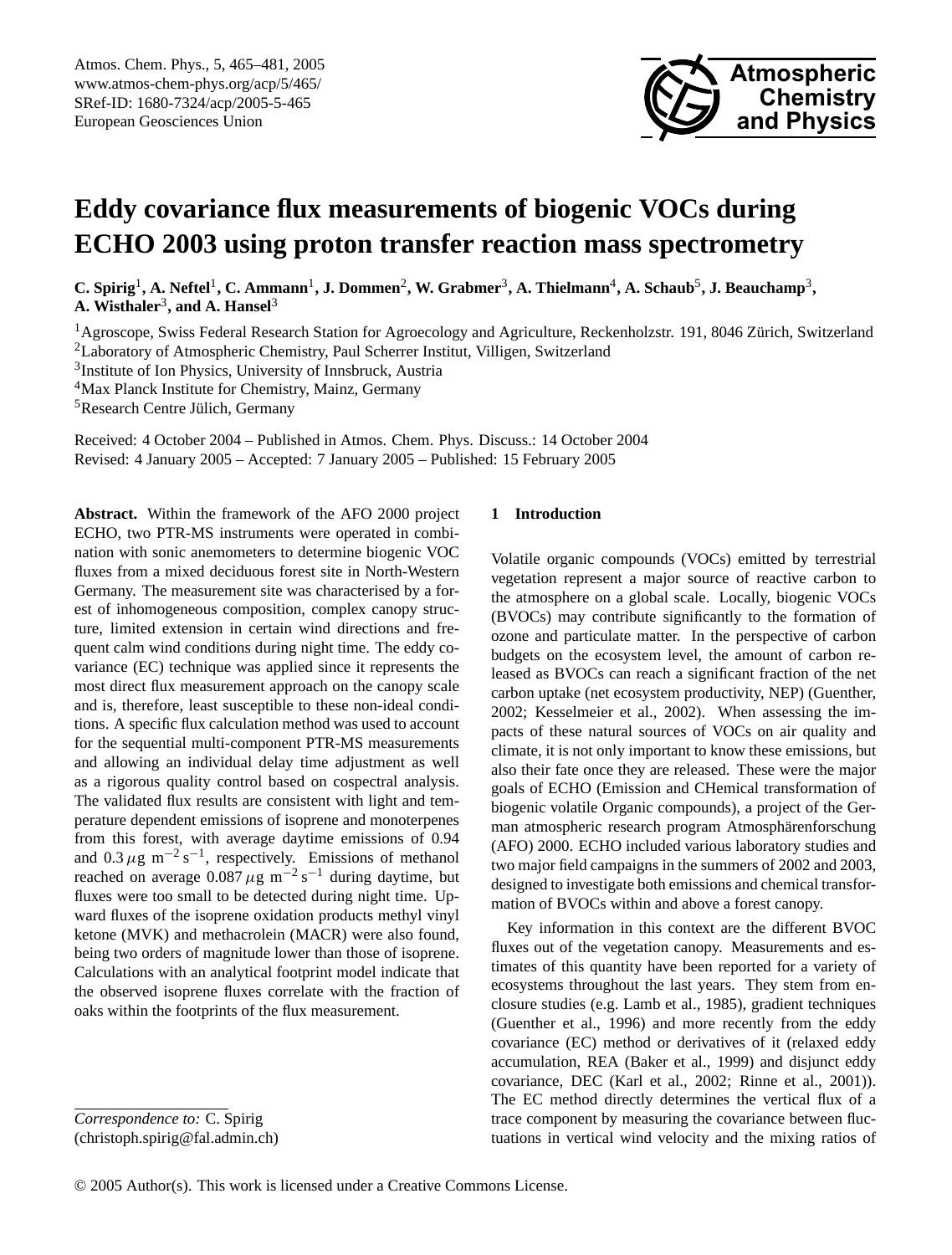

**Fig. 1.** Map of the ECHO site with the locations of the west (red circle) and main tower (blue circle). The colours represent forest areas with different dominating tree species, oak dominated forests are yellow, brown areas indicate beech sections. The wind rose indicates the distribution of daytime winds during the measurement period (13–25 July 2003).

the trace components. The key analytical issue for using the direct EC approach to simultaneously measure fluxes of several compounds is the availability of an appropriate sensor: It must be capable to measure these components fast enough and with high sensitivity. Several years ago, the company Ionicon Analytik GmbH (Innsbruck, Austria) made the technique of Proton-Transfer-Reaction Mass-Spectrometry (PTR-MS) commercially available. PTR-MS can measure many of the relevant BVOCs at their typical ambient concentrations (Lindinger et al., 1998). Karl et al. (2001) have demonstrated that a redesigned model of the original Ionicon instrument is able to perform direct EC measurements of a wider suite of compounds.

We applied two PTR-MS instruments in combination with the EC technique to directly measure the vertical fluxes of several BVOCs at the ECHO field site, a mixed deciduous forest on the area of the Research Centre Jülich in North-Western Germany. While this field site is ideal for deploying bulky instruments for measuring chemical species usually limited to investigations in the laboratory, it is a challenging place for doing flux measurements. The forest is nonhomogenous both in species composition and canopy structure, and its extension in certain wind directions is less than 100 meters. Under these circumstances, the determination of fluxes by the EC technique requires careful evaluation and quality control.

# **2 Experimental**

# 2.1 The ECHO site and instrumental setup

The 2003 intensive investigation period of ECHO took place at the Research Centre Jülich, west of Cologne, Germany. The research site consists of a mixed deciduous forest with beech, birch and oak as dominating tree species. Figure 1 shows an overview of the forest with the location of the two towers (in the following referred to as "main tower" and "west tower") that served as platforms for the measurements discussed in this paper. The west tower is surrounded by a 55 year old stand of European oak (*Quercus robur*) and a minor fraction of silver birch (*Betula pendula*), with a younger understory of European beech (*Fagus sylvatica*). The oak stand extends to about 250 m to the west and 40 m to the east. The forest canopy at the west tower is 24–26 m high and had a leaf area index (LAI) of 3.0 in July 2003. The main tower is located within an area dominated by beeches and birches. West of the main tower (main wind direction) is a stand of 65 year old beeches (90%) and birches (10%), an older forest of similar composition as that in the east, and an oak forest (*Q. robur and Q. rubra*) about 50 m away in a south-western direction. The forest canopy west and east of the tower is 30 m high and exhibits a LAI of 3.5.

At both sites, sonic anemometers measured on the uppermost tower platform and the PTR-MS instruments were installed in containers at the base. The PTR-MS systems sampled air through  $\frac{1}{4}$  inch Teflon (PFA=Perfluoroalkoxy) lines with an inner diameter of 3 mm. The details of the setup at both sites are described in Table 1. Data acquisition for the PTR-MS systems and the sonic anemometers was performed on different computers making a temporal adjustment of the time series necessary.

# 2.2 VOC measurements

Proton-Transfer-Reaction Mass Spectrometry (PTR-MS) utilises the ionisation of air constituents by reaction with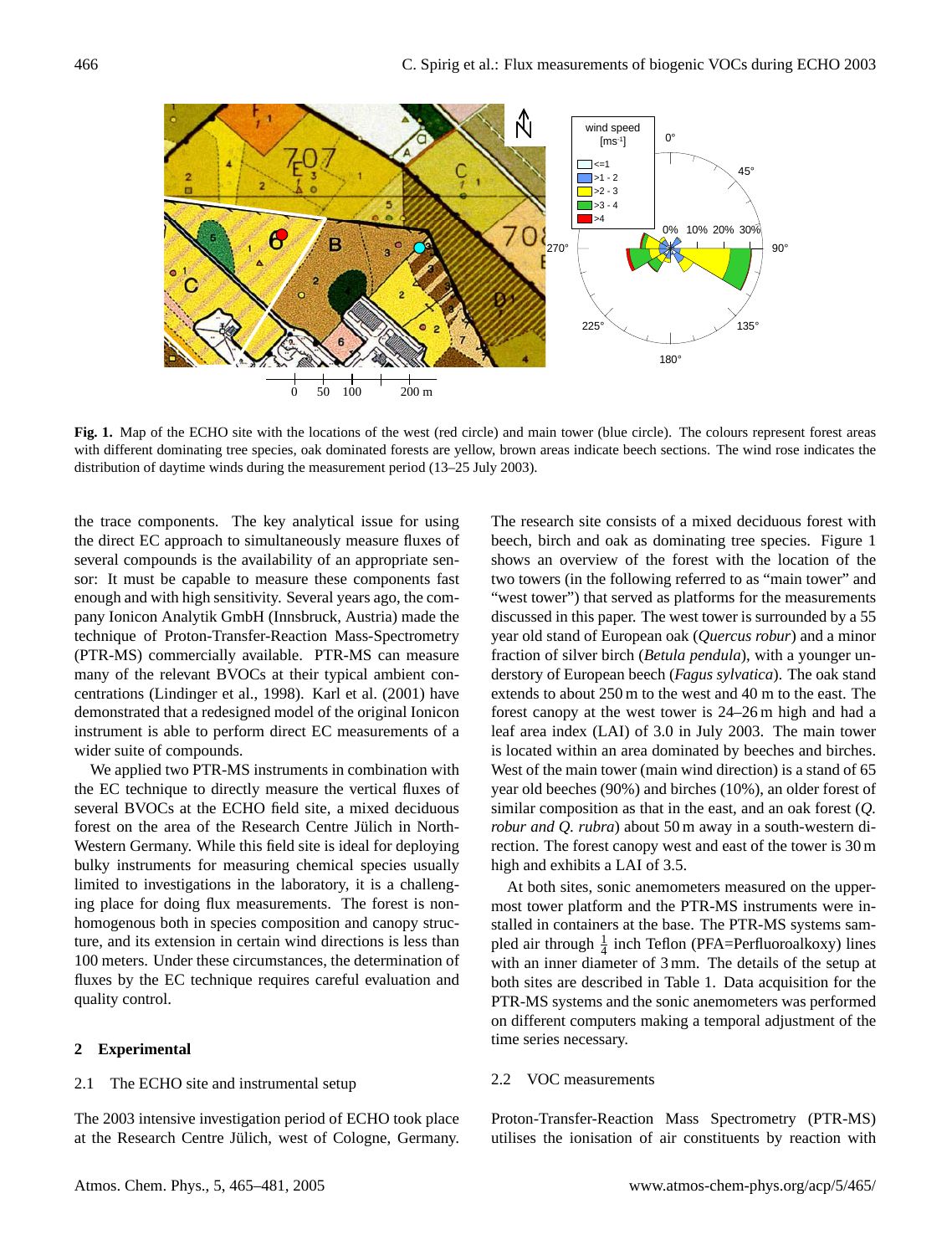| <b>Table 1.</b> Details of experimental setup at both towers. |  |  |  |
|---------------------------------------------------------------|--|--|--|
|---------------------------------------------------------------|--|--|--|

|                                                               | Main tower                                        | West tower                   |
|---------------------------------------------------------------|---------------------------------------------------|------------------------------|
| Line and fitting material                                     | <b>PFA</b>                                        | <b>PFA</b>                   |
| Length of inlet line                                          | 50 <sub>m</sub>                                   | 60 <sub>m</sub>              |
| Inner diameter                                                | $3 \,\mathrm{mm}$                                 | $3 \,\mathrm{mm}$            |
| Flow rate                                                     | $6 \text{Sl} \text{min}^{-1}$                     | $4 - 5$ Sl min <sup>-1</sup> |
| Height above ground / canopy                                  | 37/7 m                                            | $30/6$ m                     |
| Distance of inlet to wind sensor                              | $30 \text{ cm}$                                   | $20 \text{ cm}$              |
| Line heating                                                  | none                                              | $5^{\circ}$ C above ambient  |
| Wind measurements                                             |                                                   |                              |
| Sonic anemometer type                                         | USAT (METEK GmbH)                                 | HS (GILL Instruments Ltd.)   |
| Time resolution                                               | $10\,\mathrm{Hz}$                                 | $5\,\mathrm{Hz}$             |
| <b>PTR-MS</b> instruments                                     |                                                   |                              |
| Total residence time of sample gas in drift tube+inlet system | $\sim$ 1 s                                        | $<$ 200 ms                   |
| Drift tube pressure                                           | $2.5$ mbar                                        | $2.1$ mbar                   |
| Drift voltage                                                 | 400 V                                             | 580 V                        |
| $E/N$ (E=electric field strength,                             | 70 Townsend (Td)                                  | 130Td                        |
| $N = buffer$ gas density)                                     | $(1 \text{ Td} = 1 \times 10^7 \text{V cm}^{-2})$ |                              |

hydronium ions  $(H_3O^+)$  in a drift tube and subsequent detection of the protonated compounds by a mass selective quadrupole detector. Among the VOCs detectable by PTR-MS are many of the relevant biogenic compounds like isoprene and some of its oxidation products, monoterpenes, and methanol. Further details of this analytical technique may be found in literature (de Gouw et al., 2000; Lindinger et al., 1998). Here the focus is on the specific configuration of the two instruments deployed during the ECHO campaign. The instrument installed at the west tower was the commercially available PTR-MS manufactured by Ionicon with an optimised inlet system for fast time response (all tubing made of silcosteel with inner diameters of 0.5 and 0.25 mm). The PTR-MS operated at the main tower had a larger drift tube but had identical properties in all other relevant aspects. The configuration and characteristics of the two instruments are also included in Table 1.

# 2.2.1 Calibration

The two PTR-MS systems were calibrated against the same gas standards and were also compared against other measurement systems of various techniques in an extensive intercalibration experiment prior to the field campaign. Calibration gases were generated by capillary diffusion sources (Komenda et al., 2003; Schuh et al., 1997) and by dynamic dilution of custom prepared standard gases (Apel-Riemer Environmental Inc., Denver, CO). The gas standards contained methanol, acetaldehyde, acetone, isoprene, methyl vinyl ketone (MVK), and α-pinene at concentrations between 100 and 3000 ppbv. With help of a dynamic gas dilution system (Bronkhorst, NL), VOC concentrations between 100 pptv and 10 ppbv were produced. Zero air was generated by directing humidified air (dew points of 5◦–20◦C) through a heated Platinum catalytic converter, which efficiently oxidised all the VOCs of interest present in air. All tubing and fittings of the gas dilution system were made of PFA Teflon.

For several ion masses, considerable offset signals are detected in the PTR-MS (Ammann et al., in 2004). Of particular importance in this context is the signal on mass 33 originating from oxygen isotopes  $(^{16}O^{17}O<sup>+</sup>)$  or other potential interfering ions, which is in the same order of magnitude as the mass 33-signal ( $CH_3OHH^+$ ) of typical methanol concentrations in ambient air. For the other four masses treated in this paper (M69, M71, M81 and M137), instrumental background counts were lower by at least one order of magnitude.

The attribution of ion masses to VOC compounds is a crucial problem of the PTR-MS method. Different ionised compounds with the same mass cannot be distinguished. Among BVOCs, this limitation concerns, for example, the oxidation products of isoprene, MVK and methacrolein (MACR), that are both detected at mass 71, or the various monoterpenes ( $\alpha$ pinene, β-pinene, limonene, sabinene,  $Δ^3$ -carene, etc.), all of them having a protonated ion mass of 137 amu. For these compounds, the measurement results are interpreted as a sum concentration of the respective components. Intercalibration and comparison with continuous GC-FID measurements during the ECHO project showed good agreement and demonstrated that the masses discussed in this paper (M33, M69, M71, and M137) can be allocated to the chemical species listed in Table 2 (Ammann et al., 2004).

# 2.2.2 Sensitivity and time resolution

The sensitivity of the PTR-MS for a certain VOC is determined by the kinetics of the proton transfer reaction, and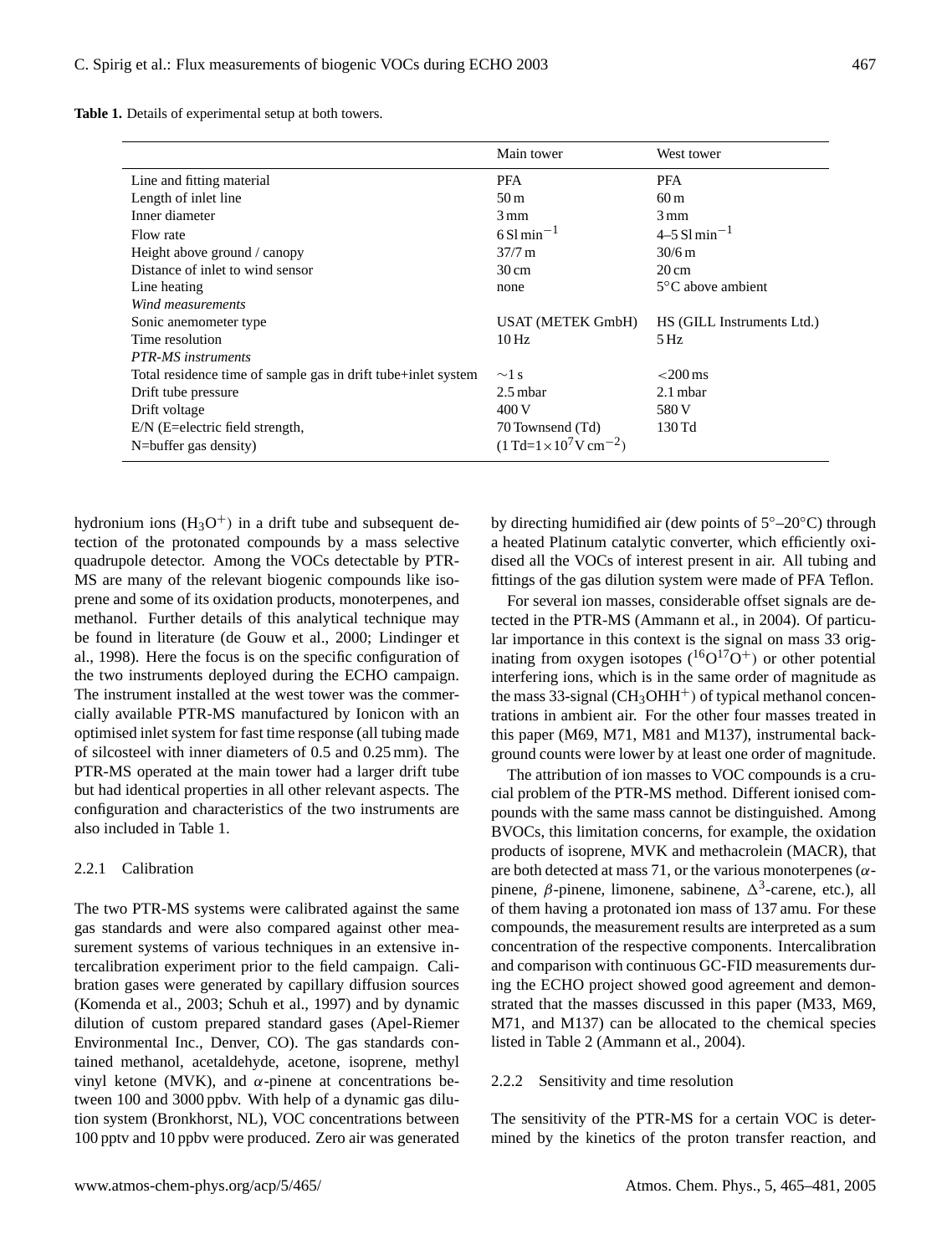| Compound         | Product ion mass<br>[amu] | Calibration factor<br>west tower instrument<br>$[ncps* / (\mu gm-3)]$ | Calibration factor<br>main tower instrument<br>[ncps <sup>*</sup> /( $\mu$ gm <sup>-3</sup> )] |
|------------------|---------------------------|-----------------------------------------------------------------------|------------------------------------------------------------------------------------------------|
| Methanol         | 33                        | 10.8                                                                  | 5.4                                                                                            |
| Isoprene         | 69                        | 6.4                                                                   | 4.9                                                                                            |
| Sum monoterpenes | 137                       | 1.4                                                                   | 0.9                                                                                            |
| MVK+MACR         |                           | 13.1                                                                  | 10.3                                                                                           |

Table 2. Calibration factors for the compounds of interest in this study. \*ncps=counts per second normalised to 1 million counts of primary ions.



**Fig. 2.** Typical measurement cycle, with dwell times of 0.1 s for primary ions and 0.5 s for other masses.

the instrument and mass specific detection efficiency (transmission). Some product ions undergo collision-induced fragmentation, depending on the operating pressure and electric field in the drift tube. Among the VOC species investigated here, protonated isoprene and monoterpenes can fragment significantly. As only part of the resulting products can unambiguously be detected, fragmentation has to be accounted for in the calibration. The fragmentation patterns can reasonably be assumed constant as long as the operation parameters of the PTR-MS are not changed. The calibration is summarised in Table 2, showing the compounds of interest for this study with the corresponding masses and calibration factors. The differences in the sensitivities of the two instruments are mainly a result of different choices of kinetic energies in the two instruments.

The time resolution of the VOC measurements is of particular interest with respect to the use with the EC technique. The time response of PTR-MS measurements is limited by the integration time necessary to obtain sufficient counts of the respective ion mass and by the residence time of the analyte in the instrument. The signal of primary ions (detected as  $H_3^{18}O^+$  on mass 21) was  $6 \times 10^3 - 1 \times 10^4$  counts per second (cps) corresponding to a  $H_3^{16}O^+$ -signal of 3–5×10<sup>6</sup> cps. The signals of the masses related to VOCs were in the order of 10<sup>2</sup> cps/ppbv. For typical ambient concentrations of one ppbv or less, an integration time of 0.2–0.5 s is necessary to avoid important noise contributions due to counting statistics. The maximum time response for the measurement of a single compound is therefore in the order of 5 Hz. As the quadrupole detector only allows subsequent detection of different ion masses, the achievable time resolution decreases with the number of scanned masses. When measuring several masses, the number of masses determines the time resolution, and not the residence time of the analyte in the PTR-MS, even in the case of the instrument with the larger drift tube (Table 1). During ECHO, six to eight different masses were measured, resulting in typical measurement cycles of 3 seconds length as illustrated in Fig. 2.

# 2.2.3 Effects of inlet lines

Besides the instrumental characteristics described above, the time resolution of the VOC measurements is also affected by the sampling configuration with 50–60 m long inlet lines. Fast concentration changes are attenuated as a consequence of differential flow speed across the tube diameter and small scale turbulence within the tubes. This high frequency damping sampling through long tubes can be described by spectral transfer functions, which specify the attenuation in dependence of the frequencies (Lenschow and Raupach, 1991). Karl et al. (2002) confirmed experimentally that these spectral transfer functions produce realistic estimates for the damping of VOCs aspirated through PFA Teflon tubes. In the configuration of this study (60 m long PFA tube with an inner diameter of 3 mm, and a typical flow of 5–6 litres min<sup>-1</sup>, Reynolds numbers of ∼2300–2700), the transfer functions predict a relevant damping only for frequencies above 1.5 Hz, even if unfavourable laminar flow conditions are considered.

Another potential problem of long inlet lines are chromatographic effects for compounds having a high affinity to the tube surfaces. For clarification, experiments with standard gases were performed at both tower sites. A Tedlar bag containing a mixture of methanol, isoprene and  $\alpha$ -pinene in nitrogen was connected to the inlet on top of the tower via a three-way Teflon (PFA) valve. In the default position (0) of the valve, the flow corresponded to the regular setup; air flowing from the inlet next to the sonic anemometer down to the PTR-MS. The other position (1) connected the sampling line with the Tedlar bag. By manually switching the valve from position 0 to 1 and back, pulses of high VOC concentrations were sent through the inlet line. The PTR-MS at the base of the tower was operated in a mode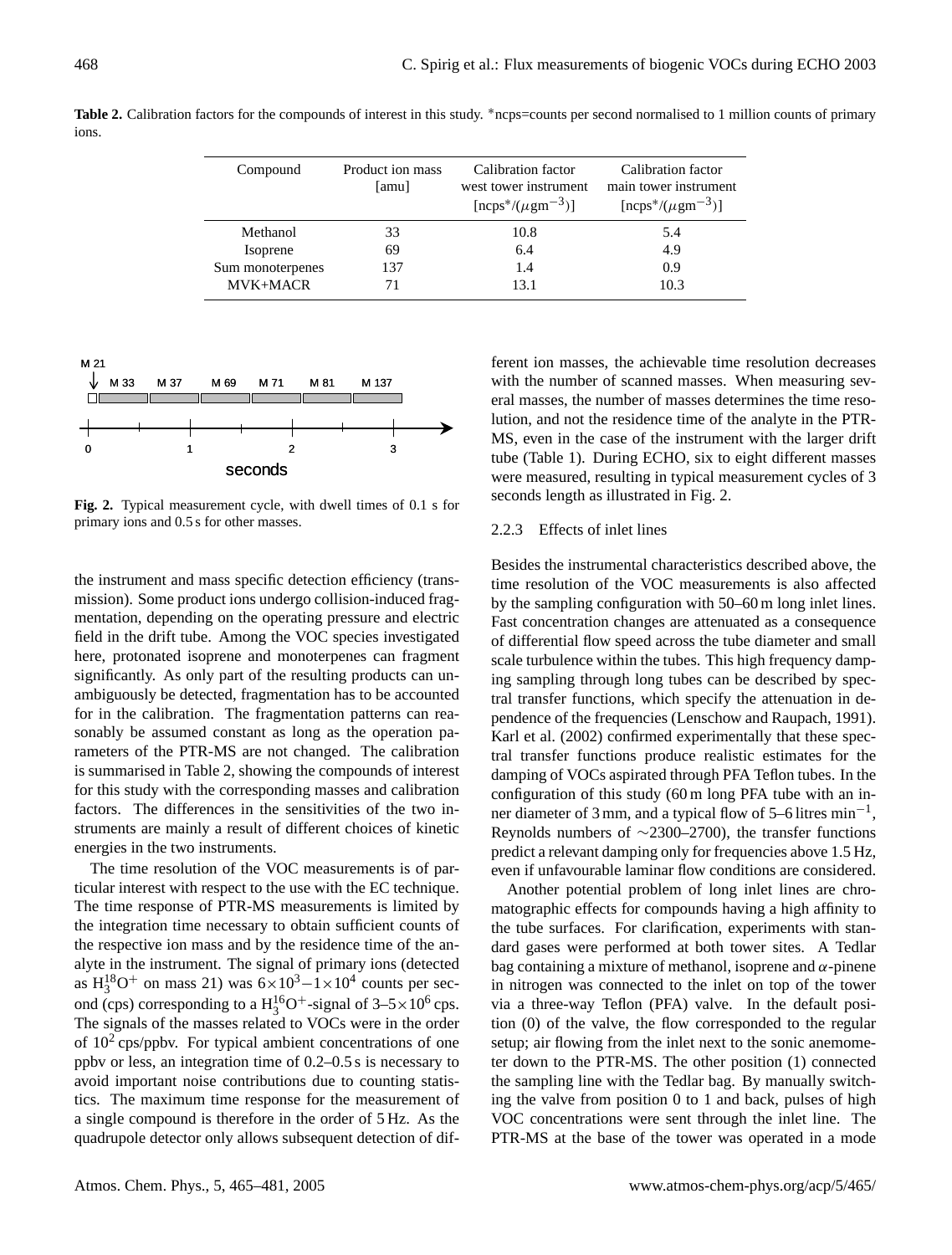

**Fig. 3.** Measurements of two concentration pulses as generated by aspirating a standard gas through the 60 m long inlet lines. Top: visualisation of the sequential measurement of the three masses within one measurement cycle, middle: raw signals of the PTR-MS, and bottom: peaks normalised to maximum concentration.

measuring the corresponding masses in a measurement cycle of 1 s or less. Figure 3 shows the measurements of two concentration pulses generated by such an injection of calibration gas at the top of the tower. The upper diagram displays the PTR-MS raw signals (counts per second) of the respective masses (M33 representing methanol, M69 isoprene, and M137 monoterpenes), whereas the bottom diagram shows a magnified display of the two pulses, in which the signals are normalised to the maximum of the peak.

Within the time resolution of the PTR-MS, no significant delay from one peak to another was observed. In fact, the slight deviations of the single normalised peaks are consistent with the time difference between the actual measurements of the single masses within one measurement cycle. As illustrated in the top part of Fig. 3, the three masses were successively integrated for 0.2 s. However, the data are logged on a cycle basis, meaning that the recorded measurement times for the three masses of one particular cycle are identical, although in reality they are shifted by 0.2 s (plus a small delay time necessary to adjust the quadrupole mass filter from one mass to the next). These delays correspond almost exactly to the lag of the different mass peaks. It demonstrates that there were no significant differences in the attenuation of one VOC relative to another in the inlet tube, at least not within the chosen time resolution of the flux measurements (0.5–0.25 Hz). Besides the compounds/masses presented in Fig. 3, acetaldehyde, methyl ethyl ketone, and toluene were investigated in the same manner and the results were identical. To quantitatively check for losses, a second inlet line experiment was carried out. Instead of manually generating pulses of VOC concentrations, a cylinder with standard gas and a mass flow controller (MFC) was used to generate better defined pulses of concentrations. The standard gas was added to zero-air for about 5 s providing mixing ratios at the inlet of 5 to 20 ppb. Based on the precision of the MFC and the uncertainty related to the instantaneous opening/closing of the MFC, the accuracy of the summed concentration of such a pulse was estimated to be  $\pm 20\%$ . The integral VOC concentrations as measured by the PTR-MS at the base of the tower were within this range for all compounds. The comparison of the results with a heated  $(5-10°C)$  above ambient temperature) and non-heated inlet line showed no significant differences for any of the VOCs discussed here.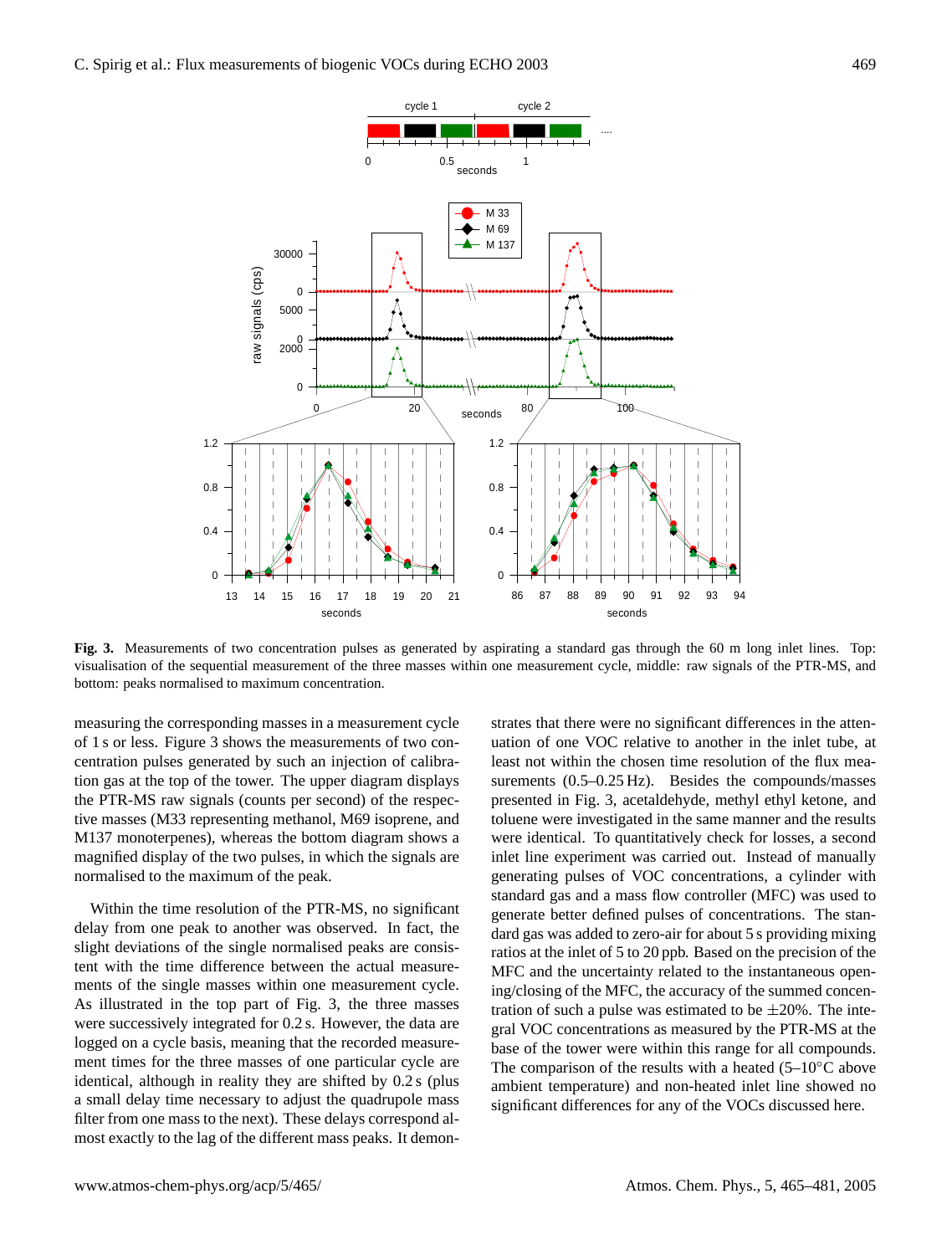

**Fig. 4.** Plot of sonic anemometer data (black) and PTR-MS data after expansion (blue).

## 2.3 Calculation of fluxes

## 2.3.1 Eddy Covariance

The EC flux of a scalar  $c$  is equal to the covariance of the vertical wind  $w$  and  $c$ . If  $w$  and  $c$  are continuously measured at a given point with a constant time step  $\Delta t$ , the scalar flux can be determined as:

$$
F_c = \frac{1}{n} \sum_{i=1}^{n} (w_i - \bar{w}) \cdot (c_i - \bar{c})
$$
 (1)

 $w_i$  and  $c_i$  are the instantaneous values of vertical wind and scalar concentration,  $\bar{w}$  and  $\bar{c}$  are the means over the integration interval, and n corresponds to the number of equidistant individual measurements within the integration interval  $T_a=n \cdot \Delta t$ , usually between 10 and 60 min. The determination of a flux by Eq. (1) is valid if the turbulent elements (eddies) are advected past the measurement sensor in a stationary flow and the eddies are assumed to remain unchanged during this transport (Taylor hypothesis, see e.g. Stull, 1988).

If the scalar is measured by aspirating the sample gas through an inlet line, the corresponding fluctuations of the scalar and the wind are time-displaced. The EC flux is then given by

$$
F_c\left(\tau_{eff}\right) = \frac{1}{n} \sum_{i=1}^n \left(w_i - \bar{w}\right) \cdot \left(c_{i + \frac{\tau_{eff}}{\Delta t}} - \bar{c}\right),\tag{2}
$$

where  $\tau_{eff}$  is the time lag between the two series  $w(t)$  and  $c(t)$ . A spatial separation of the wind sensor and the scalar sampling point along the wind direction also contributes to the effective time lag.

The covariance between  $w$  and  $c$  as a function of the lag is called the covariance function  $F_c(\tau)$ . It is most efficiently calculated via transformation of the time series into the frequency domain by application of fast Fourier transformations, multiplication of the Fourier spectra and subsequent back-transformation. If there is a vertical flux, the covariance function exhibits a maximum at the effective lag between the measurements of  $w$  and  $c$ .

Wienhold et al. (1994) proposed to use the fluctuation of the covariance function at  $\tau$  values far away from the true lag as an estimate for the precision of an individual flux determination. The idea of this error determination is that the signal of the flux at the true lag needs to exceed the general noise of the covariance function. We adopt this approach and determine the standard deviations of the covariance function in the ranges  $\tau = -180$  s to  $-160$  s and  $\tau = 160$  s to 180 s. These delay times correspond to several times the integral timescale under turbulent conditions. It can thus be assumed that the vertical wind and the scalar are no longer correlated and the covariance function fluctuates around zero. The standard deviations at these lags characterise the noise of the covariance function. The averages of the threefold standard deviations in these ranges are used as a proxy of the precision and also characterise the detection limit of an individual flux measurement.

# 2.3.2 Eddy covariance for scalars with limited time resolution

The calculation of the EC flux in the frequency domain requires time series with the same time resolution for both wind and scalars. As described in Sect. 2.2.2, the time resolution of the VOC measurements was about 10 times lower than that of the wind and temperature records of the sonic anemometer. Based on theoretical turbulence spectra (Kaimal and Finnigan, 1994), it is assumed that the main portion of the flux is transported in eddies large enough to be resolved by the lower sampling frequency of the VOC measurements. Expecting only a minor loss by neglecting high-frequency concentration changes, an individual VOC measurement by the PTR-MS is regarded to be representative for the whole time period of the measuring cycle ( $\sim$ 3 s). Technically, this is implemented by simply repeating the PTR-MS mass concentrations of a particular cycle (according to the time resolution of the wind measurements) until the next PTR-MS data point is available. Figure 4 illustrates the effect of this procedure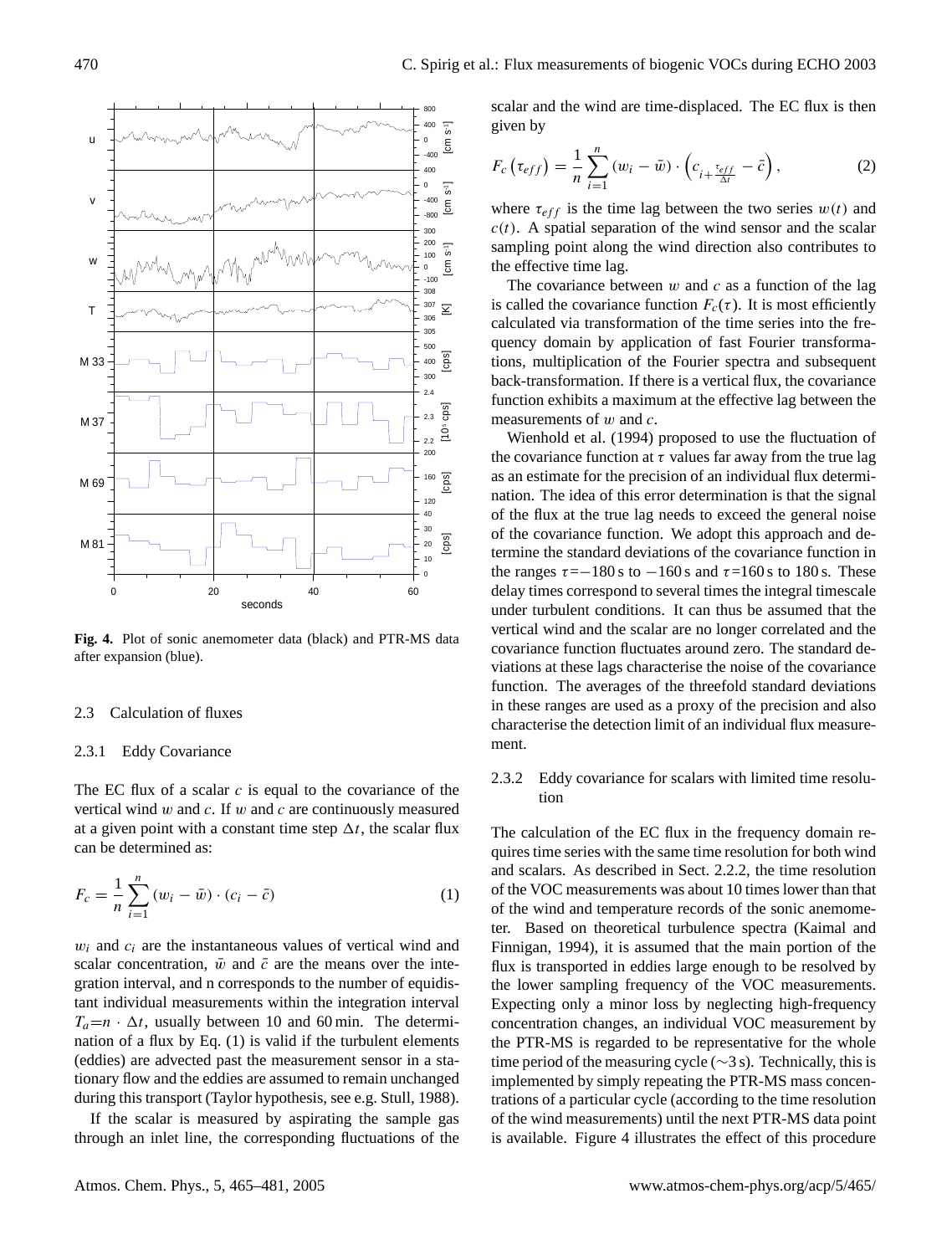on the time series of the PTR-MS data. After this treatment, the VOC data are equidistant with the same time resolution like the wind time series, allowing a spectral analysis of the measurements. This brings the advantage of calculating the covariance function in the frequency domain and several established quality control procedures for EC data can be applied (Aubinet et al., 2000; Foken and Wichura, 1996). This convenience comes at the cost of losing flux contributions at high frequencies.

Another issue complicating the direct EC flux calculation is the time difference between the sonic anemometer and PTR-MS measurements. The long inlet tubes from the top of the towers to the PTR-MS installed on the ground lead to a general delay between the measured time series of the sonic anemometers (wind and temperature) and the mass concentrations of the PTR-MS. In addition, the data of the two instruments were collected on different computers. Although the internal clocks of these computers were synchronised about twice a day in reference to a radio clock, deviations in the order of seconds in either direction between the two systems occurred. For these reasons, the effective lag between the wind data and PTR-MS data is only known within a range of a few seconds.

Given these circumstances an algorithm for the EC flux calculation that does not depend on the knowledge of the lag was applied. In short, the procedure involved 5 steps.

- 1. Rotate the wind data to obtain zero vertical wind speeds and apply a linear de-trending to all time series for the integration period of 30 min.
- 2. Transform the time series into the frequency domain with a fast Fourier transformation.
- 3. Compute the cross-spectra of vertical wind and scalar quantities.
- 4. Calculate the covariance functions between  $w$  and scalars through back-transformation of the cross-spectra into the time domain.
- 5. Identify the effective lags  $\tau_{eff}$  from the maxima of the covariance functions and set the fluxes equal to these covariances  $F_c(\tau_{eff})$ .

If no maximum can be identified in the expected lag window, an unambiguous determination of the flux is not possible. In these cases the confidence interval for the flux value around zero was estimated by the above defined method for determining the precision of an individual flux measurement. This quantity corresponds to the lag-independent noise in the covariance function.

Figure 5 shows an example of covariance functions from a multi-component flux measurement by PTR-MS. For comparability, the covariance functions  $F_c(\tau)$  were divided by the standard deviations of  $w$  and  $c$ , yielding the corresponding



**Fig. 5.** Correlation functions for a flux calculation of an exemplary 30 min interval (15 July 2003 13:00–13:30).

correlation functions  $r_{wc}(\tau)$ . While the lag (location of maximum) is close to zero for temperature and momentum (measured by the sonic anemometer), significant positive lags are observed for the PTR-MS mass signals. Using the individually determined delays, cross-spectra were lag-corrected and co-spectra (real part of the cross-spectra) were calculated for the following spectral analysis procedures.

# 2.3.3 Quality control of fluxes

Beside the described evaluation of the covariance function, the ogive analysis (Oncley, 1989) is used for an effective quality control of the EC fluxes. The finite ogive  $Og(f)$  is defined as the sum function of the co-spectrum  $(Co_{wc})$ , over the frequency range given by the sampling interval  $T_a$  and the time resolution. The lowest resolvable frequency  $(f_{low})$ is determined by  $(2 \cdot T_a)^{-1}$ , the highest frequency  $(f_{high})$  is  $(2 \cdot \Delta t)^{-1}$  (Nyquist frequency).

$$
O g_{wc} (f_m) = \sum_{i=0}^{m} Cov_{wc} (f_m) \Delta f
$$
  

$$
m = 0, 1, 2, ..., \frac{N}{2} - 1, N = n \cdot \Delta t
$$
 (3)

The ogive over all frequencies is equal to the covariance of the corresponding time series. Under ideal conditions and well-developed turbulence, the ogive starts at zero and monotonically approaches  $F_c(\tau_{eff})$  with increasing frequency. Generally, flux contributions at the low and high end of the spectrum are small and the frequencies between 0.01 Hz and 0.1 Hz dominate, resulting in a typical S-shape of the ogive. Significant deviations from this form reflect disturbances of the eddy fluxes. If the ogive has a large slope at the lowest frequencies, significant fractions of the flux occur at these timescales, indicating that the integration interval may not be long enough to also capture these low frequent contributions. At certain frequencies, the ogives may exhibit turning points as a result of dominating fluxes in the opposite direction at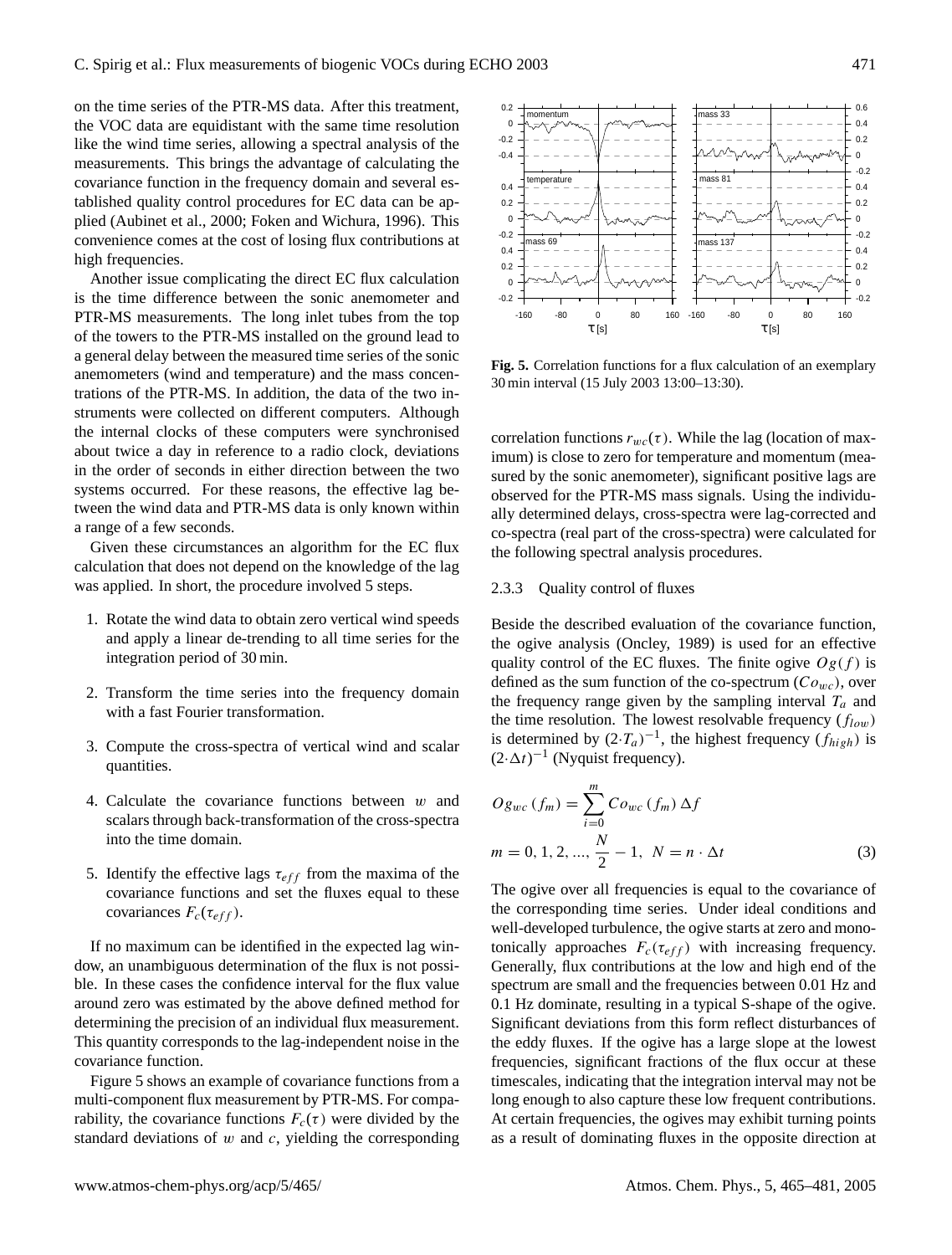

**Fig. 6.** Normalised ogives of heat, mass 69 and mass 33 fluxes on 18 July at 13:00.

those timescales. The occurrence of turning points indicates a violation of stationarity or homogeneity, and hence the basic assumptions for determining a flux by EC are questionable. As the raw co-spectra exhibit large scatter with increasing frequency, the resulting ogives also include considerable noise. For using the ogives as a quality criterion, a frequency smoothing is applied. The averaging interval is exponentially increased with increasing frequency, yielding a similar number of data points for each frequency decade (Kaimal and Finnigan, 1994). To compare the ogives of different scalars, it is convenient to look at normalised ogives (i.e. the ogives divided by the respective covariance flux).

Flux measurements are accepted if the normalised ogive has not more than one turning point and if its value at the frequency 0.002 Hz is smaller than 15%. Turning points are only accounted for in case the absolute difference from one point to the next exceeds 2% of the flux, thus a moderate noise level in the co-spectrum is tolerated.

The validity of a VOC flux measurement is assessed with two criteria. 1) The lag must be within a time window allowing plausible differences in the computer time and considering the residence time in the sampling tube, and the lags of different VOC masses must not differ more than the duration of a single PTR-MS measurement cycle. 2) The ogive of the heat or momentum flux, and the ogive of the VOC flux must meet the ogive criteria described above. Figure 6 shows an example of ogives from the west tower instrument on 18 July at 13:00. While the lag criterion applies to both isoprene and methanol, the flux of methanol is not acceptable, because the ogive exhibits too many frequency intervals with fluxes of opposite signs.

# 2.3.4 Compensation of high frequency losses

The sonic anemometer measuring the vertical wind speed as well as the temperature was operated at a time resolution of 5 Hz (west tower instrument). The heat flux and the momentum flux therefore encompass the frequency range from  $f_{low}$ =5.5×10<sup>-4</sup> Hz (corresponding to an integration time of 30 minutes) to  $f_{high}$ =2.5 Hz (Nyquist frequency). The PTR-MS time series has artificially been brought to 5 Hz, but effectively has a lower time resolution. Flux contributions at the highest frequencies of the PTR-MS data are therefore lost, which is reflected in the ogives reaching their maxima at frequencies lower than  $f_{high}$ . The underestimate of the flux through the lack of high frequencies is determined by comparing the normalised ogives of the sensible heat and the VOC fluxes. It can be assumed that the frequency behaviour of temperature and VOCs are the same (Anderson et al., 1986; Moore, 1986) meaning their normalised ogives are identical. In the case of high-frequency damped VOC fluxes, the ratio of the normalised ogives  $\frac{O g_{wT}(f)}{O g_{wV} O C(f)}$  is smaller than one below the cut-off frequency and its difference to one corresponds to the fraction of the flux lost due to the damping. Therefore, the VOC fluxes reported here were corrected by the mean of these differences at  $f=0.1$  Hz and  $f=0.067$  Hz.

The performance of this correction and potential effects from the expanding of the PTR-MS data was examined with the 5 Hz temperature data of the west tower. Temperature time series of the same structure as the expanded PTR-MS data were generated by taking the temperature readings at the start of each PTR-MS measurement cycle and repeating it for the duration of this cycle. For an exemplary day, the heat fluxes from both this lower-frequency data set and the original 5 Hz data were calculated. The fluxes of the lowfrequency data were on average 10.7% lower in comparison to the fluxes calculated from the original time series. The decrease represents the part of the flux that is lost by using the lower frequency data. After applying the correction described above, the covariance calculated from the low frequency data set falls well within the error range of the flux derived from the 5 Hz data. It should also be noted that the co-spectra derived from the expanded time series showed no additional signals in the frequencies related to the data expansion (∼0.3 Hz), as long as a flux was detectable from a clear maximum in the covariance function. In case of very small fluxes with unclear maxima, a spectral signal in the range of 0.2–0.5 Hz appeared.

## 2.4 Footprint calculations

The footprint of a flux measurement can be understood as a probability density function that describes how strongly a surface exchange at any location upwind of the sensor affects the measured flux. In order to calculate footprints for flux measurements in this study the analytical footprint model developed by Kormann and Meixner (2001) was applied. It is able to describe two dimensional footprints for receptors within the surface layer under non-neutral conditions and is simple enough to be routinely applied for the analysis of flux measurements.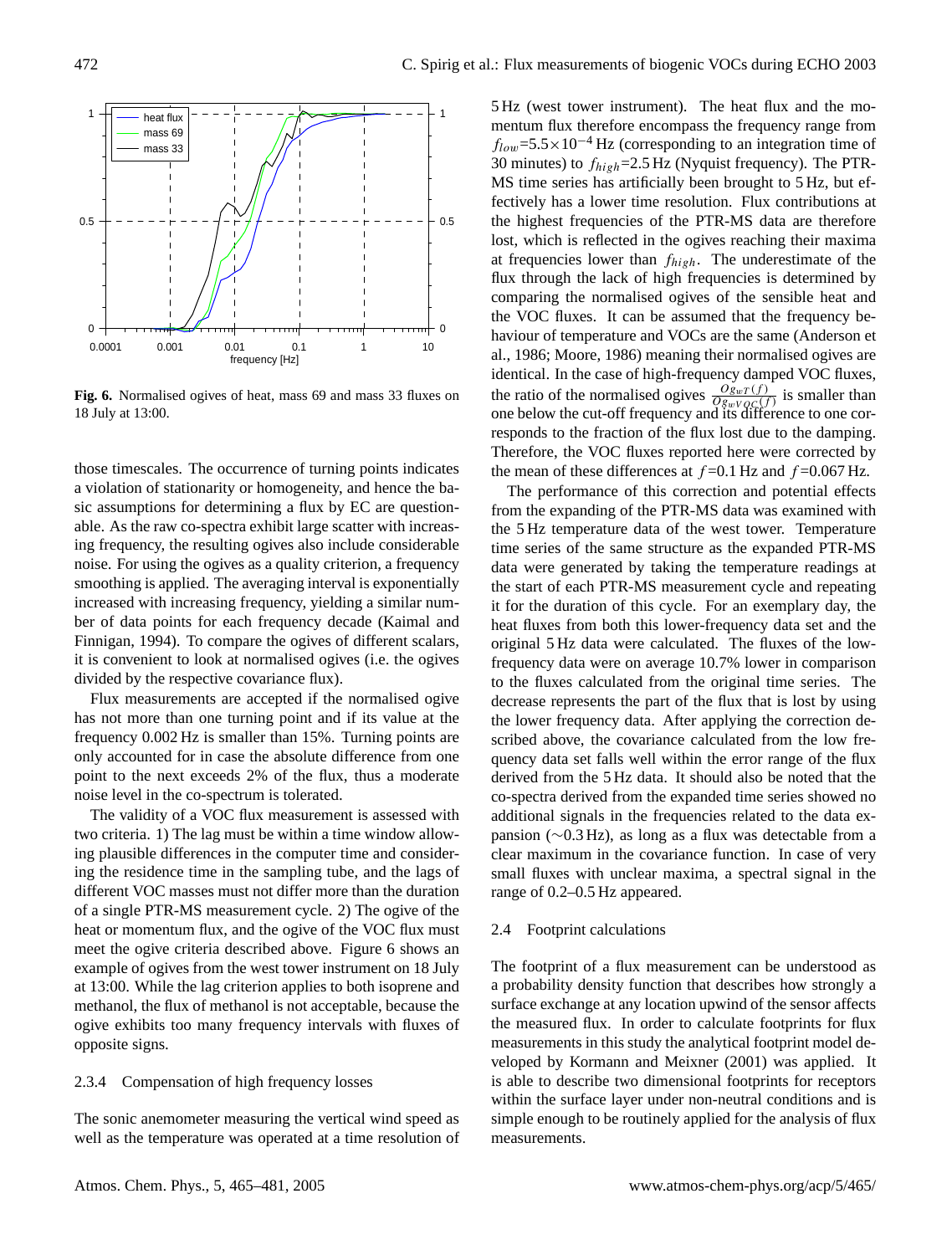

**Fig. 7.** VOC mixing ratios as determined from PTR-MS measurements, black diamonds=west tower, grey triangles=main tower.

The footprint estimates from the model were combined with information from vegetation maps in order to study the contributions of different forest areas to the measured flux. For doing this analysis operationally, a Visual Basic macro module that can be conveniently executed within a spreadsheet was developed. Besides the relevant meteorological parameters for footprint models (friction velocity, stability, wind direction, cross-wind fluctuations), the program uses the coordinates of a number (unlimited, in principle) of quadrangular areas around the sensor as inputs. It then calculates the footprint area and the relative contribution of each quadrangle to the footprint. For the discussion of the measurements during ECHO, 11 quadrangles were defined around the west tower, according to the areas with different tree species compositions. As an example, the white-framed quadrangle in Fig. 1 represents the oak dominated part of the forest surrounding the west tower.

#### **3 Results**

## 3.1 VOC concentrations

The two PTR-MS systems were operated at the main and west towers during most of July 2003, whereas the EC measurements focused on the period from 13 to 24 July. This period was mostly characterised by clear sky conditions and high temperatures. The weather of the first half was influenced by an extended high-pressure area over Central Europe. Synoptic winds blew from eastern and south-eastern directions. Temperatures peaked on 16 July and fell after the transition of a cold front on 17 July. Figure 7 gives an overview of meteorological conditions during this period and the concentrations of ion masses related to BVOCs.

The concentrations of isoprene and the sum of monoterpenes exhibited the same diurnal pattern at both towers. Isoprene levels at the west tower exceeded those of the main tower on some occasions, whereas monoterpene concentrations differed less between the two locations, with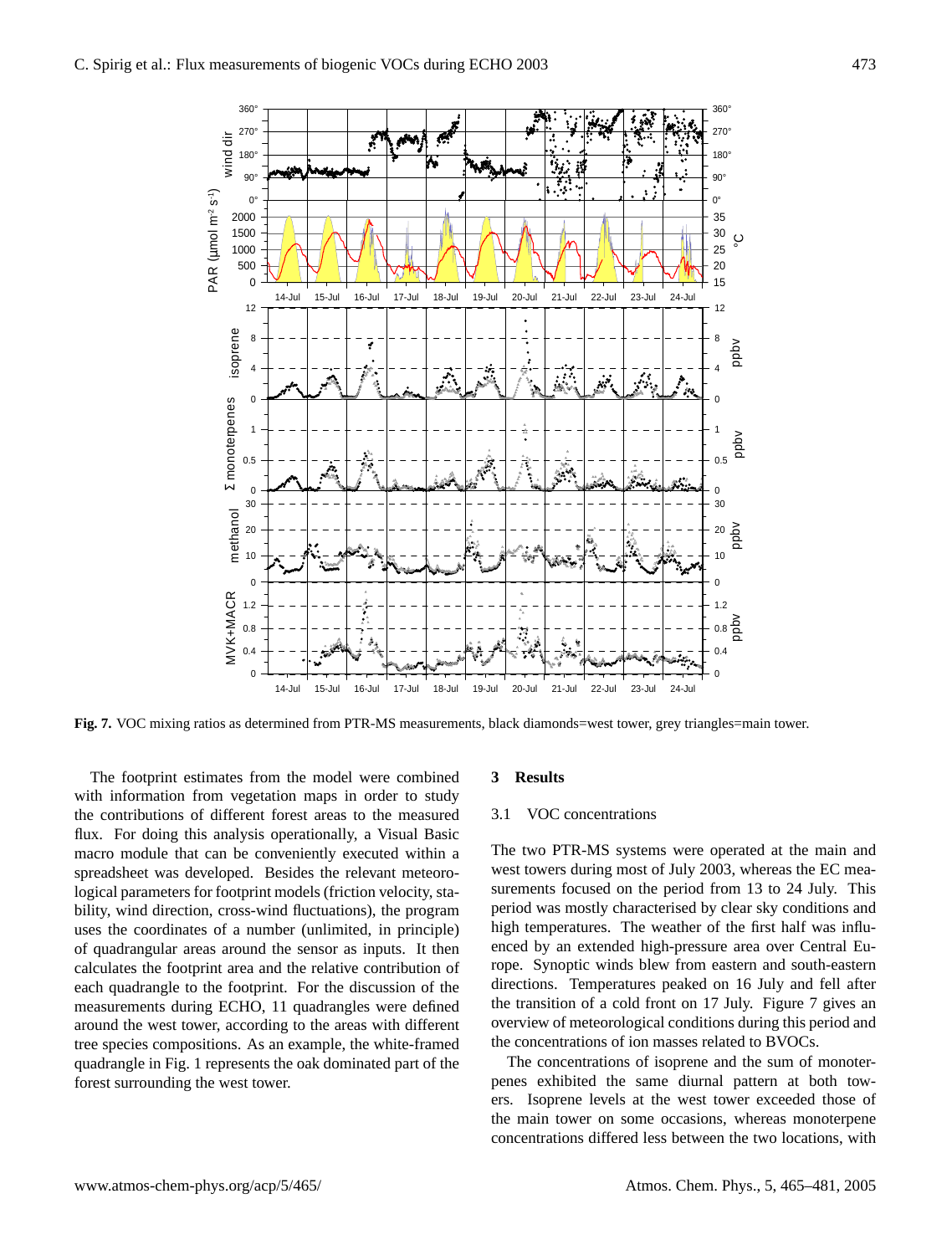

Fig. 8a. Fluxes of BVOCs at the west tower. Black error bars are the precisions of individual flux measurements, grey error bars denote the confidence interval in the cases where no fluxes could be determined.

more frequent observations of higher values at the main tower.

Among the compounds investigated, methanol (mass 33) generally exhibited the highest concentrations, behaving differently from isoprene and monoterpenes, with maximum values at night time and no clear repetitive diurnal variation. Often the highest levels of methanol occurred coincidently with high concentrations of toluene (data not shown), indicating an anthropogenic origin of these night time events.

Concentrations of mass 71, relating to the sum of the isoprene oxidation products MVK and MACR, were nearly identical at both sites. In contrast to their precursor, they often reached their maximum concentration later in the day, with exceptions on 16 and 20 July, when they peaked in the afternoon, with the decrease apparently related to the distinct shift of the wind direction on these days.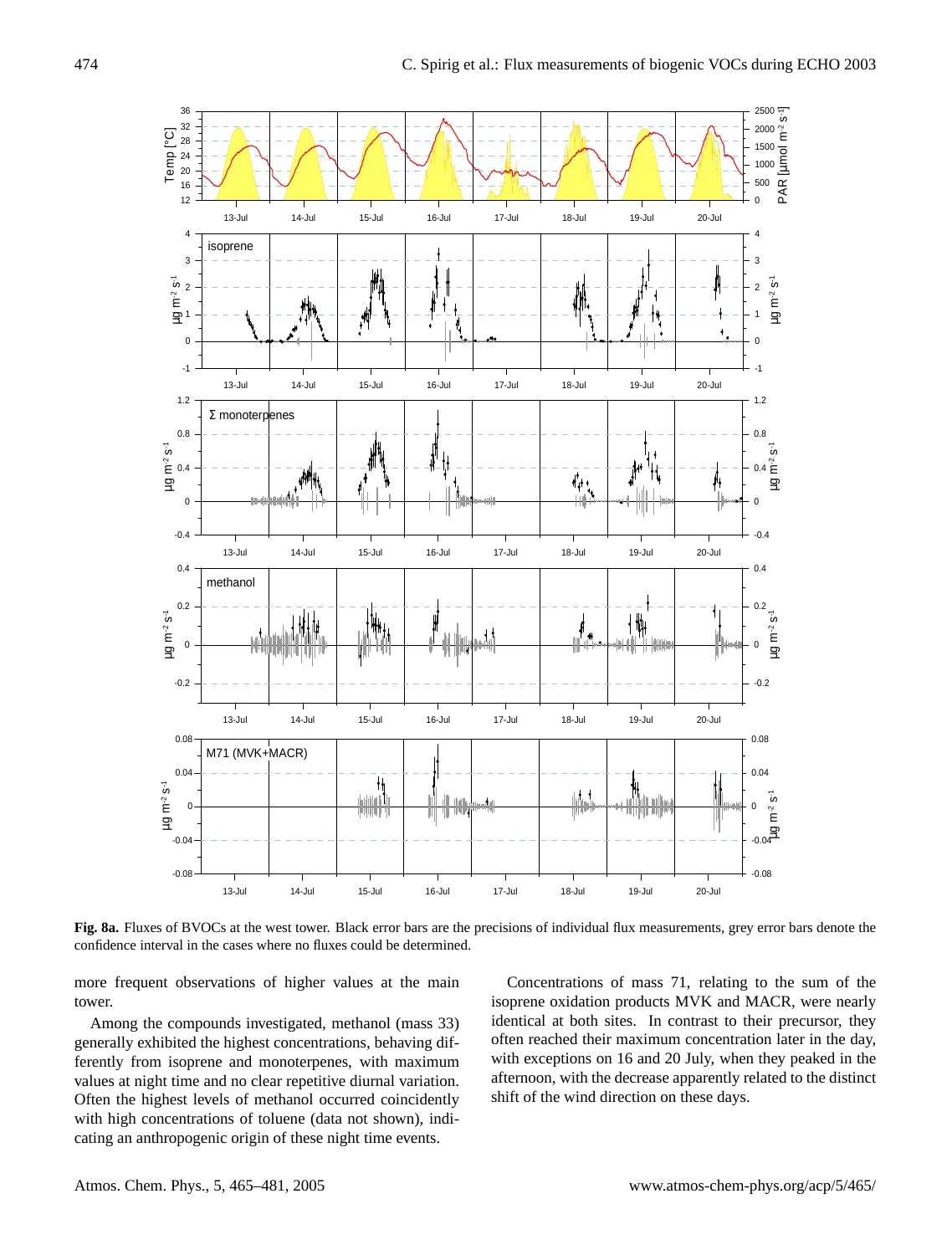

**Fig. 8b.** Fluxes of BVOCs at the main tower.

# 3.2 VOC fluxes

Between 13 July and 25 July both PTR-MS systems measured fluxes for a total of 366 (main tower) and 255 (west tower) half hour periods. During most of this period, isoprene, its oxidation products MVK+MACR, methanol, and the sum of monoterpenes were measured simultaneously. The time series of fluxes at the two towers that passed the quality criteria are presented in Figs. 8a and b. Gaps in these time series represent periods when the PTR-MS systems were not operated in EC mode or were offline because of maintenance (e.g. west tower instrument on 20 July). The error bars denote the precision of individual flux measurements representing three times the standard deviation of the corresponding covariance function at time shifts far away from the expected lag (as described in 2.3.1). Grey error bars (around zero) are plotted in the event of rejected fluxes. The data selection based on the quality criteria defined in 2.4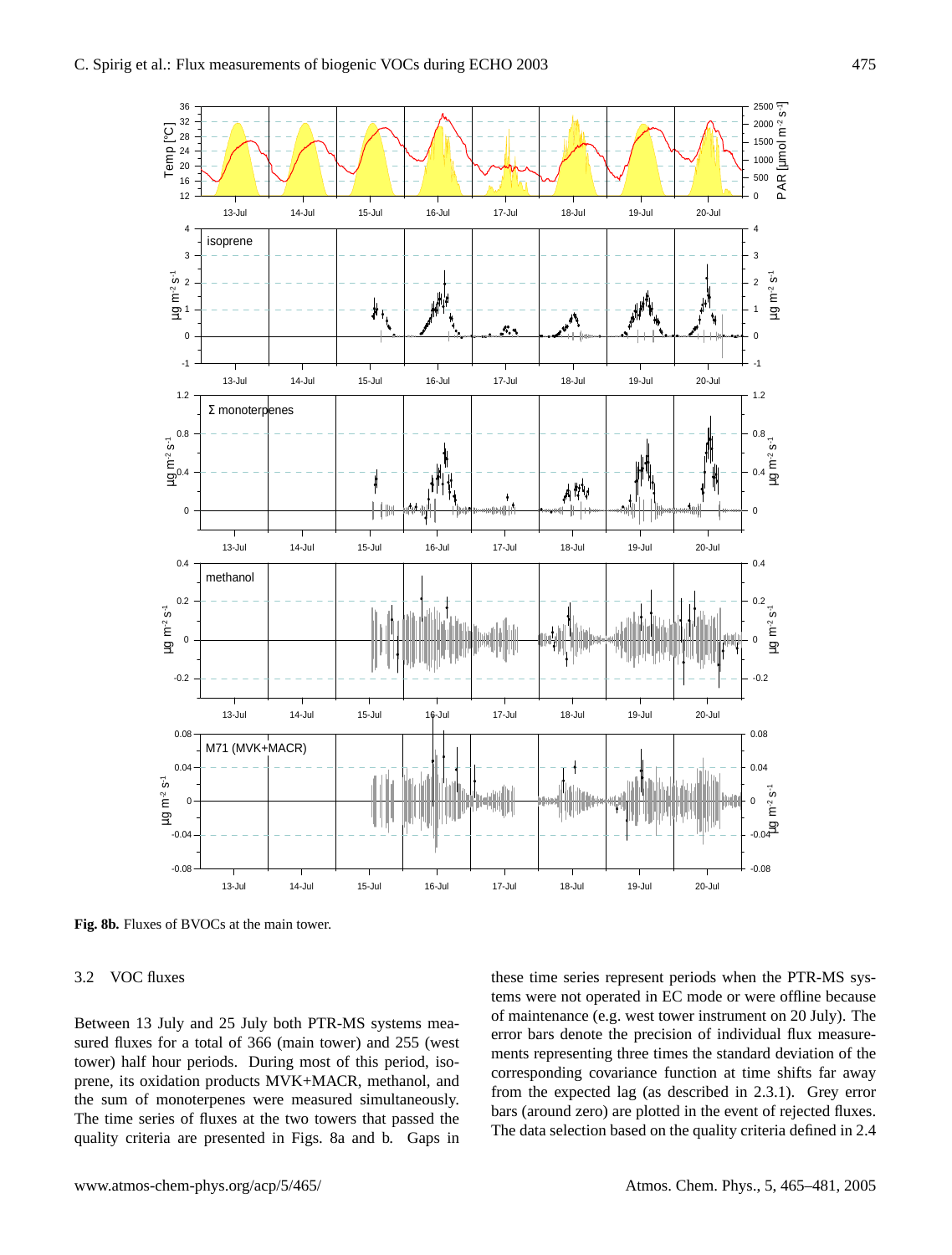West tower



**Fig. 9.** Mean hourly fluxes of isoprene and monoterpenes during days with simultaneous measurements at both towers. Small symbols are individual measurements, large circles are hourly means, and error bars are the corresponding standard deviations.

resulted in a rejection of 45% to more than 90% of the flux measurements, depending on the compound.

The high frequency damping factor as determined from the comparison of temperature and VOC ogives was in an acceptable range. In the case of the isoprene fluxes, the damping factor was on average 11% for the instrument on the west tower and 16% at the main tower. For the whole data set collected, the losses were fairly stable (1st and 3rd quartile were 7 and 15%, respectively), and did not depend on stability or wind speed. The damping factors for other VOCs did not differ significantly and also showed no dependence on stability or wind speed.

Highest emission fluxes were found for isoprene. The daytime fluxes of the sum of monoterpenes were also clearly above the detection limit of both flux measurement systems. The fluxes of methanol were significantly lower, only detectable during the day. MVK+MACR fluxes hardly exceeded the detection limit, and only an order of magnitude estimate of these fluxes could be derived from measurements in this study. No systematic deposition fluxes could be detected for either of the compounds investigated here.

In order to compare the results of the flux measurements at both towers, the mean daily fluxes of isoprene and the sum of monoterpenes during the days with simultaneous measurements at both sites were looked at, as shown in Fig. 9. Isoprene fluxes were higher at the west tower (1.25 versus  $0.61 \mu g m^{-2} s^{-1}$ , on average) and the fluxes of monoterpenes were comparable at both sites (0.33 at the west and  $0.37 \,\mu g\,\text{m}^{-2}\,\text{s}^{-1}$  at the main tower)

# 3.2.1 Standardisation of fluxes

Because many of the biogenic VOCs are emitted in dependence on temperature and light, it is useful to normalise the emissions to standard temperature and radiation conditions (usually 30 $\degree$ C and 1000  $\mu$ moles m<sup>-2</sup> s<sup>-1</sup> PAR). At the leaf level, isoprene emissions  $(E_{leaf})$  are related to the standard emission  $(E_{std})$  by

$$
E_{leaf} = E_{std} \cdot C_L (PAR) \cdot C_T (T), \qquad (4)
$$

where,  $C_L(PAR)$  and  $C_T(T)$  are dimensionless functions describing the light and temperature dependence (Guenther, 1997), referred to as G97 algorithm. For the purpose of using this model for standardising above canopy fluxes, the orientation of the leaves and shading effects within the canopy need to be considered. The total leaf area of a canopy is divided into a sunlit and shaded fraction, and the emission is described as

$$
E_{canopy} = E_{std} \cdot C_T \left( T \right)
$$
  
\n
$$
\cdot \left[ LAI_{light} \cdot C_L \left( PAR_{light} \right) + LAI_{shade} \cdot C_L \left( PAR_{shade} \right) \right], \quad (5)
$$

where  $PAR_{light}$  and  $PAR_{shade}$  are the PAR experienced by the sunlit and shaded leaves, respectively,  $LAI_{light/shade}$  are the leaf area indices of sunlit and shaded leaves in the canopy. The fraction of sunlit and shaded leafs as well as the corresponding  $PAR$  were estimated as a function of the solar elevation angle and measured  $PAR$  above the canopy, according to the canopy radiation transfer model described by Guenther et al. (1995). A single layer canopy was assumed, implying a homogeneous canopy with a spherical leaf angle distribution. Setting the observed emission flux equal to  $E_{canopy}$  in (5) yielded an average standard emission ( $E_{std}$ ) of the leaves in this canopy. The resulting virtual standard emission factors for the west tower site were 0.8  $\mu$ g m<sup>-2</sup> s<sup>-1</sup> for isoprene and  $0.18 \,\mu g \,\text{m}^{-2} \,\text{s}^{-1}$  for the monoterpenes (average over the whole measurement period). On a ground area basis (LAI of 3, corresponding to LAI measurements at the west tower during July 2003), the standardised emissions of this canopy were 2.4 and  $0.53 \,\mu g \,\text{m}^{-2} \,\text{s}^{-1}$  for isoprene and the sum of monoterpenes, respectively.

# 3.3 Footprint

The inhomogeneous species distribution within the forest around the two towers most likely caused major variations of the flux measurements. As a case study, the analytical model of Kormann and Meixner (2001) was used to estimate the footprints for the whole set of flux measurements at the west tower. Typical footprint extension along the wind direction was 200–300 m. Experimentally derived footprints from site specific wind tunnel studies were of the same magnitude (Aubrun et al., 2004), indicating that the model is able to predict realistic footprints despite its simple nature.

Considerable spatial inhomogeneities are expected for the emissions of isoprene, as this compound is mainly emitted by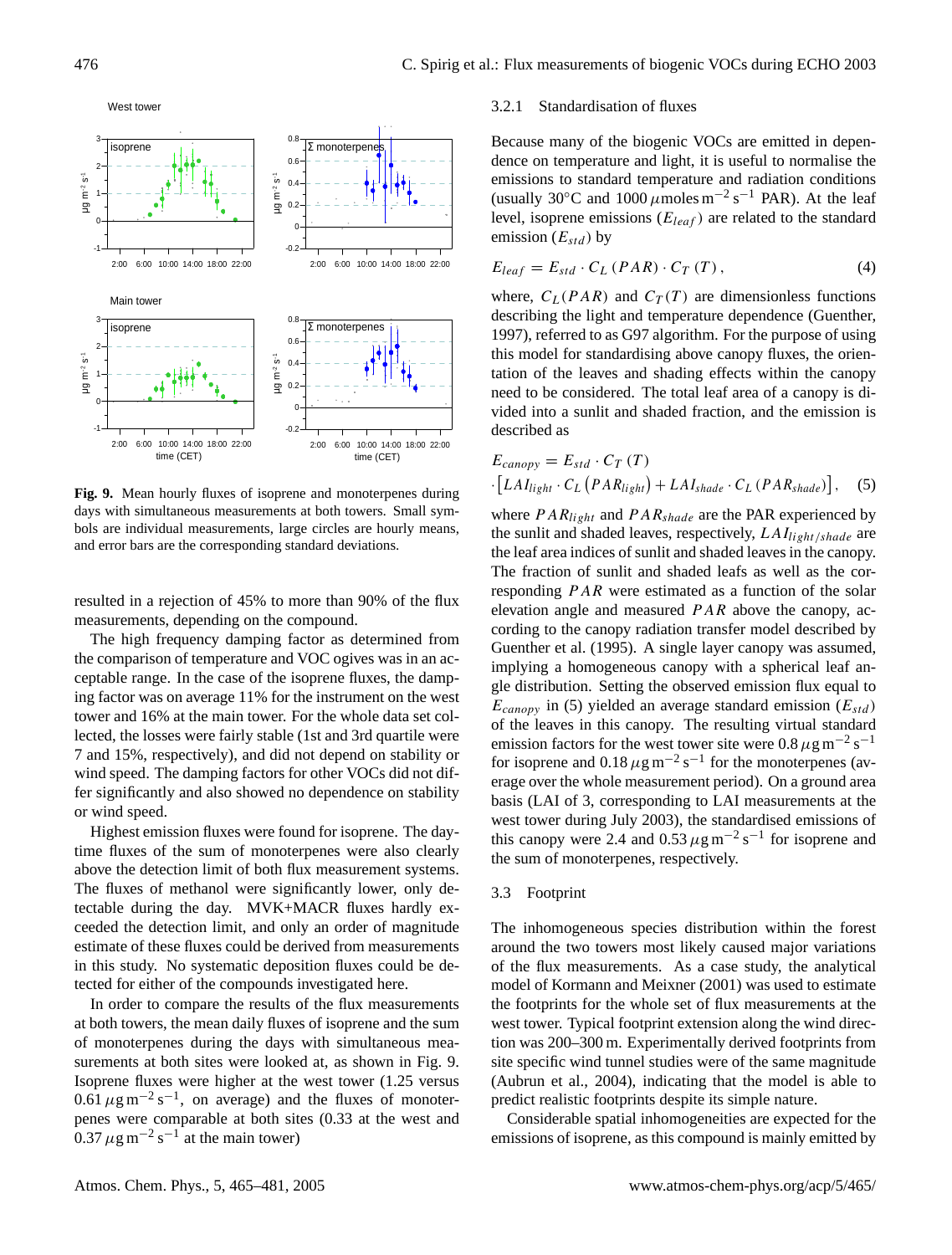

**Fig. 10.** Light and temperature normalised isoprene fluxes versus proportion of oak dominated forest within footprint areas.

oaks, which cover only certain sections of the forest around the tower. The footprint model was used to determine the fractions of oak dominated forest within the footprints of single measurements. The measured isoprene flux was then correlated with this oak fraction. Since isoprene fluxes are expected to be mainly controlled by light and temperature in the short term, the measured fluxes were first normalised to standard environmental conditions for this consideration. The canopy emissions were standardised as described in 3.2.1 and then plotted against the oak fraction in the footprint (Fig. 10). Cases with PAR below 100  $\mu$ moles m<sup>-2</sup> s<sup>-1</sup> were excluded from this analysis, as well as events with a significant footprint contribution from non-forested areas. The relationship between isoprene emissions and the proportions of oaks in the footprint is apparent.

# **4 Discussion**

## 4.1 Methodical aspects

The EC method applied here includes an expanding of the PTR-MS data and treating them like a time series of the same (equidistant) time resolution as the wind data. This procedure results in a loss of information in the frequency range above 0.17 Hz. The overall high frequency losses of the VOC flux measurements were determined and corrected for by comparison with the heat flux spectra from unaltered temperature data. The high frequency damping derived in this way includes not only the effect of the PTR-MS data expansion, but also the attenuation caused by the long inlet tubes, the effects of sensor separation and the exchange



**Fig. 11.** Comparison of fluxes calculated from expanded data (not corrected for high frequency losses) and from disjunct VOC time series.

time of sample air in the PTR-MS drift tube. The resulting losses of the fluxes were fairly moderate, 11% and 16% for the west and main tower systems, respectively. These integral high-frequency losses were not significantly higher than the damping factor in the simulation with the temperature data (Sect. 2.3.4). It demonstrates that the data expansion is in fact dominating the high frequency damping and overlays all other effects. The difference in high frequency losses between the west tower and main tower system can be explained by the longer measurement cycle (3.5–4 s) at the main as compared to the west tower (3 s). The magnitude of these high frequency losses is in agreement with theoretical turbulence spectra (Kaimal et al., 1972). For an aerodynamic measurement height of 12 m (resulting from a geometrical height of 30 m above an estimated displacement height of  $18 \text{ m} = \frac{3}{4}$  canopy height), Kaimal theory predicts a 11.5% and 15% flux contribution of frequencies above 0.1 and 0.16 Hz, respectively, under wind  $(3-\hat{4} \text{ ms}^{-1})$  and stability conditions (−2<z/L<0) as encountered during ECHO. The moderate high-frequency losses are therefore mainly a consequence of the dominating eddy timescales >3 seconds over a rough canopy such as the ECHO forest. The time resolution applied here would hardly be sufficient for flux measurements over areas with smaller roughness. The missing dependency of the high frequency damping on wind speed or stability is probably a consequence of the data selection, which resulted in a set of mainly daytime fluxes under similar conditions. As an additional check of the high frequency correction, the fluxes at the west tower were also calculated from the real 0.2 s data, by applying the virtual disjunct eddy correlation (DEC) technique (Karl et al., 2002). Figure 11 shows the uncorrected fluxes (in raw signals, i.e. cps cm<sup>-2</sup> s<sup>-1</sup>) from the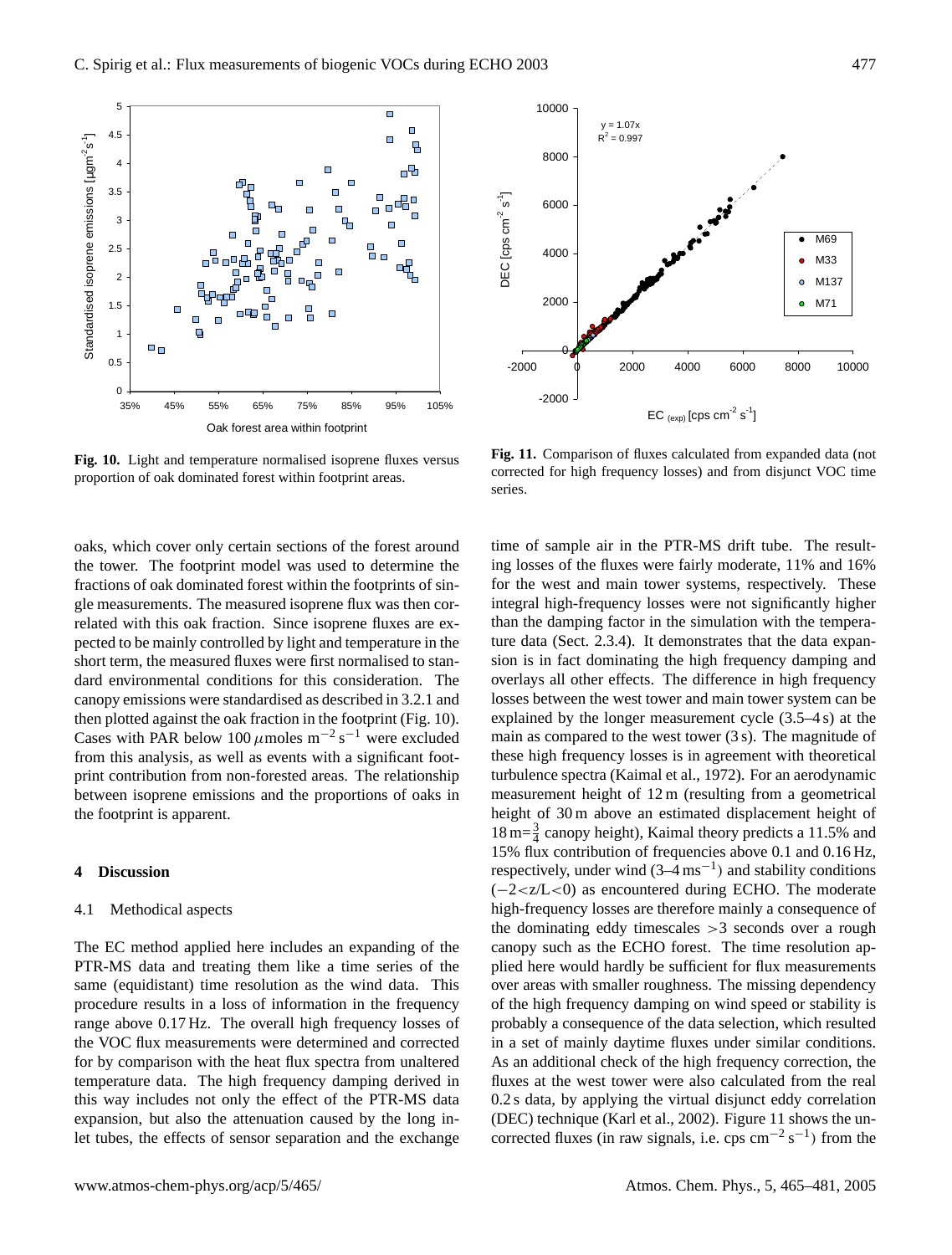expanded data and the corresponding DEC data. The good correlation supports that the stability independent high frequency correction was appropriate. The slope of 1.07 shows that our high frequency correction of 11% resulted in 4% higher fluxes. While this difference is well within the measurement uncertainty, it indicates that even the DEC calculation suffers from high frequency losses, probably due to the combined effects of tube damping, sensor separation and mass integration time.

The goal of the measurements during ECHO was a characterisation of BVOC fluxes at this site, rather than a continuous VOC exchange measurement for the determination of a budget. Accordingly, the directive for quality control was not obtaining the best possible coverage of flux measurements, but ensuring a selection of trustworthy data. As can be seen in Figs. 8a and b, the resulting coverage of isoprene and monoterpene fluxes was still quite complete during daytime, whereas most of the methanol and MACR+MVK data were not suited for a flux determination. The large fraction of rejected data reflect the problematic nature of this site for performing flux measurements and the precision limits of the multi-component PTR-MS measurements. In most cases, the quality criteria of lag consistency (i.e. identifiable maximum in the covariance functions at realistic lags) and ogive shape responded redundantly. The main reason for rejections during night time were low wind speeds leading to a breakdown of turbulence, as documented by the ogives shapes of heat and momentum fluxes.

The detection limit derived from the fluctuations in the covariance function is not a constant value (Fig. 8). It depends not only on the correlating characteristics of the sonic anemometer and the PTR-MS instruments, but also on the instantaneous atmospheric conditions that are specific to each measuring site. The range of detection limits for different compounds does not directly correspond to the sensitivities of the PTR-MS (Table 2). For isoprene, monoterpenes and MVK+MACR, the observed detection limits are in line with the instrumental sensitivities, with highest sensitivity for the sum of MVK and MACR. However, the detection limits of methanol fluxes are not lower than those of isoprene and monoterpenes, despite the higher PTR-MS sensitivity for methanol. This is attributed to the higher ambient concentrations and background signals of mass 33 and their variability in comparison to other masses. Although most of the non-turbulent fluctuations will not appear in the covariance function as they are not correlated with vertical wind speed, they increase the general noise in the covariance function. Lowering the instrumental signal offset on mass 33 is one possibility to improve the performance of the measurement system for methanol fluxes.

## 4.2 Fluxes of biogenic VOCs

The fluxes of isoprene and monoterpenes exhibit strong diurnal patterns, consistent with light- and temperature-

dependent emissions of these components from the forest. The tree species European oak (*Q. robur*), European beech (*F. sylvatica*) and silver birch (*B. pendula*) account for most of the biomass in this forest. Studies both in plant chambers and with branch cuvettes in the forest, confirmed light and temperature dependent emission of isoprene and monoterpenes (Dindorf et al., 2003).

In a radius of 100 m around the west tower, the leaf area contributions of beech, oak and birch were 48%, 44%, and 8%, respectively. Equation (5) relates the emissions of the forest canopy to an average standard emission factor at the leaf level. Assuming that isoprene is exclusively emitted from oaks at this site, this relationship was used to estimate the isoprene standard emission for oaks from the observed above canopy fluxes. The average standard isoprene emission (30 $\degree$ C, 1000  $\mu$ moles m<sup>-2</sup> s<sup>-1</sup> PAR at leaf level) of the canopy was  $2.4 \,\mu g \,\text{m}^{-2} \,\text{s}^{-1}$  (ground area basis). Taking a typical dry weight of  $320 \text{ g m}^{-2}$  (Simpson et al., 1999) for oaks and using the oak fraction of 44%, this translated to a standard isoprene emission factor of 54  $\mu$ gC g<sup>-1</sup> h<sup>-1</sup> (dry weight basis). The emission factor of *Q. robur* currently used in European emission inventories is 53  $\mu$ gC g<sup>-1</sup> h<sup>-1</sup> (Simpson et al., 1999). This comparison confirms that the assumptions used in up-to-date VOC emission models are consistent with the magnitude of the measured isoprene fluxes.

Assuming that the remainder of the trees at this site were beeches (56%), and using the same dry weight per ground area, the basal emission rate of monoterpenes for beech (*Fagus sylvatica*) was estimated to be  $9 \mu g C g^{-1} h^{-1}$ . Previous reports on the emissions of this species extend over a great range (Kesselmeier and Staudt, 1999; Schuh et al., 1997), the value derived here is in the upper range. Cuvette measurements on trees in the ECHO forest during 2002 and 2003 showed basal emission rates in agreement to our estimate, details of these results are presented elsewhere (Dindorf et al., 2005).

The small number of valid methanol fluxes does not allow a conclusion about the environmental control of methanol emissions. Only daytime upward fluxes could be observed on a regular basis, with an average of 0.087  $\mu$ g m<sup>-2</sup> s<sup>-1</sup> (the average PAR and temperature of the same data set were 1315  $\mu$  moles m<sup>-2</sup> s<sup>-1</sup> and 26.3°C, respectively). This is in the range of recently reported methanol fluxes over a tropical forest (0.03–0.14  $\mu$ g m<sup>-2</sup> s<sup>-1</sup> (Karl et al., 2004)), but lower than previous observations over conifer (Baker et al., 2001) and pine forests (Schade and Goldstein, 2001).

Based on the observations of high methanol concentrations on top of the tower and profile measurements throughout the canopy (Ammann et al., 2004), deposition of methanol is likely to occur, especially during night time. Assuming a methanol deposition velocity of 0.27 cms<sup>-1</sup> (Karl et al., 2004) and taking 10–15 ppb as the upper range of methanol concentrations observed above the canopy, deposition fluxes of 0.03–0.05  $\mu$ g m<sup>-2</sup> s<sup>-1</sup> are plausible. Most of the time, this magnitude was below or close to the noise in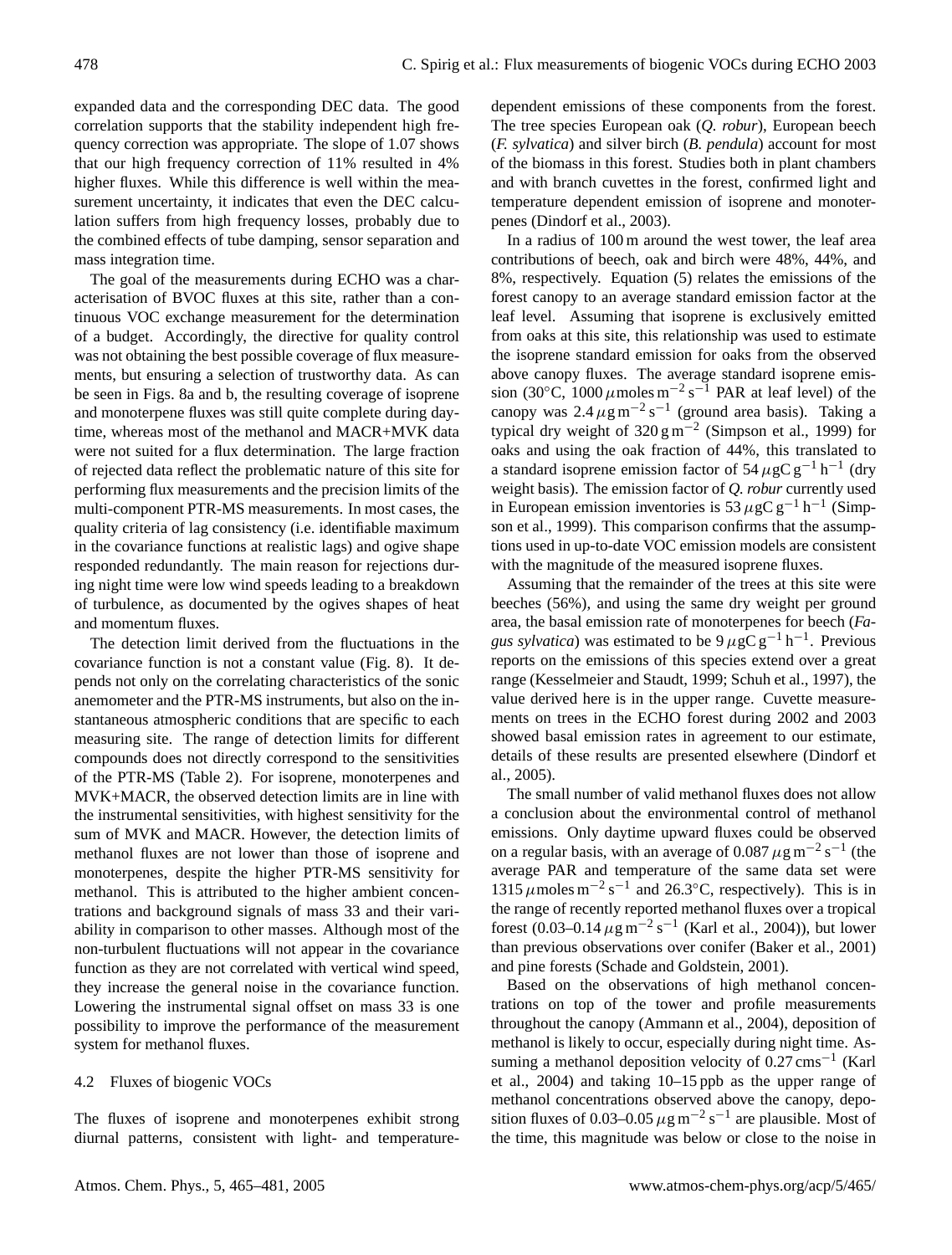the covariance functions of mass 33 and vertical wind. The sensitivity of these systems was hence not sufficient to measure a systematic methanol deposition flux, albeit methanol deposition fluxes were observed in single cases. The rather momentary periods with high methanol concentrations indicate that strong methanol sources outside the forest may exist. Such strong emissions outside the typical fetch of our measurements can contribute to the observed irregularities in the ogives and may be one reason for the large number of non-acceptable methanol fluxes.

Fluxes of mass 71 (related to the isoprene oxidation products MACR and MVK) exceeded the detection limit of the flux measurement system only sporadically. The average upward flux during these (midday) events was  $0.022$  ( $\pm 0.008$ )  $\mu$ g m<sup>-2</sup> s<sup>-1</sup>. Availing the picture of the forest as a chemical reactor, we can compare this flux with an estimated production of MVK and MACR from isoprene oxidation in the volume below the measurement sensor. With an observed mean OH concentration of  $2.5 \times 10^6$  molecules cm<sup>-3</sup> throughout the canopy (Hofzumahaus et al., 2003), 80 ppb of ozone, and 1.5 ppb isoprene (=mean mixing ratios during events with measurable fluxes of mass 71), the production of MVK and MACR from isoprene becomes  $5.6 \times 10^6$  molecules cm<sup>-3</sup> s<sup>-1</sup> (rate constants and product yields according to the recommendations of IUPAC, [http://www.iupac-kinetic.ch.cam.ac.](http://www.iupac-kinetic.ch.cam.ac.uk) [uk\)](http://www.iupac-kinetic.ch.cam.ac.uk). Considering this production as representative for the whole height below the EC measurement (30 m) and assuming that all products leave this virtual air column before being deposited or subject to further chemical transformation, a total MVK+MACR flux of  $0.02 \,\mu g \,\text{m}^{-2} \,\text{s}^{-1}$  was derived. This estimate indicates that isoprene oxidation could in fact account for the magnitude of the observed mass 71 fluxes above the canopy. The data set gathered during ECHO is an ideal basis for a detailed investigation of the chemistry within the canopy and ongoing modelling activities may provide additional tests for this interpretation.

The presented results of the footprint calculations demonstrate that a rough classification of the fluxes according to the tree species composition of the source areas is possible. The scatter in the correlation (Fig. 10) is not surprising considering the uncertainties in the spatial vegetation classification as well as in the flux measurements, the normalisation with standard algorithms, and the footprint model. The general pattern in compatibility with the expected behaviour further supports the plausibility of the VOC flux measurements.

## **5 Conclusions**

An eddy covariance method was successfully applied to determine BVOC fluxes at two measurement towers in the ECHO forest. A peculiarity of the applied EC calculation method is the technical increase of the VOC measurements' time resolution (originally 0.25–0.3 Hz) by repeating single measurements to obtain a time series equally spaced to the

wind data (5–10 Hz). The inevitable high frequency loss through this procedure is accounted for by spectral analysis of the covariances of wind speed and scalars. A comparison with fluxes calculated from the real 0.2 s data by the DEC technique demonstrated that this high frequency correction was appropriate. Due to the dominance of eddy timescales below 0.5 Hz at this site, the resulting correction for the 0.3 Hz scalar measurements was only moderate. At this speed, the PTR-MS instrument can be used to measure the fluxes of several VOC compounds simultaneously. The presented method is able to handle non-exact time synchronisation of the instruments for wind and scalar measurements and significant high frequency damping effects. The tolerance in these respects enhances the practicability of this direct flux measurement method in field applications, where such limitations can be difficult to avoid.

Spectral analysis was used to discard measurements that violated the basic conditions for EC measurements. The generally large fraction of rejected flux data is a result of frequent breakdowns of turbulence during night time and reflects the complex nature of the measurement site with limited fetches in certain wind directions and pronounced inhomogeneities in the source area.

The validated fluxes of isoprene and monoterpenes are consistent with light- and temperature dependent emissions of these compounds by the dominating tree species (European oak, beech and birch) at this site. The above canopy fluxes were used for a top-down estimate of isoprene and monoterpene emission rates at the leaf level. The resulting basal emission rates (54  $\mu$ gC g<sup>-1</sup> h<sup>-1</sup> isoprene from oak leaves and  $9 \mu g C g^{-1} h^{-1}$  monoterpenes from beech) agree with results from cuvette measurements on trees in this forest. The plausibility of the flux measurements is further supported by the footprint analysis, which revealed that measured isoprene fluxes correlate with the abundance of oaks within the footprint.

Single events of upward MVK and MACR fluxes were also observed. The order of magnitude of these fluxes is compatible with an estimated production from isoprene oxidation throughout the forest canopy .

*Acknowledgements.* The authors thank Ralf Koppmann and the whole ECHO team for their support during the ECHO field campaign. We also thank Pierluigi Calanca of Agroscope FAL-Reckenholz for his comments to the manuscript. Franz X. Meixner of the Max Planck Institute for Chemistry, Mainz kindly provided meteorological data of the west tower. The helpful discussions with Jürgen Wildt (Research Centre Jülich) and Tamara Dindorf (MPI Mainz) on VOC emissions of the "ECHO tree species" are highly appreciated. Stampfli Mathematics (Bern, Switzerland) developed the footprint calculation software. This work was financially supported by the Swiss National Science Foundation (Project COCA, Nr. 21-61573.0).

Edited by: J. Kesselmeier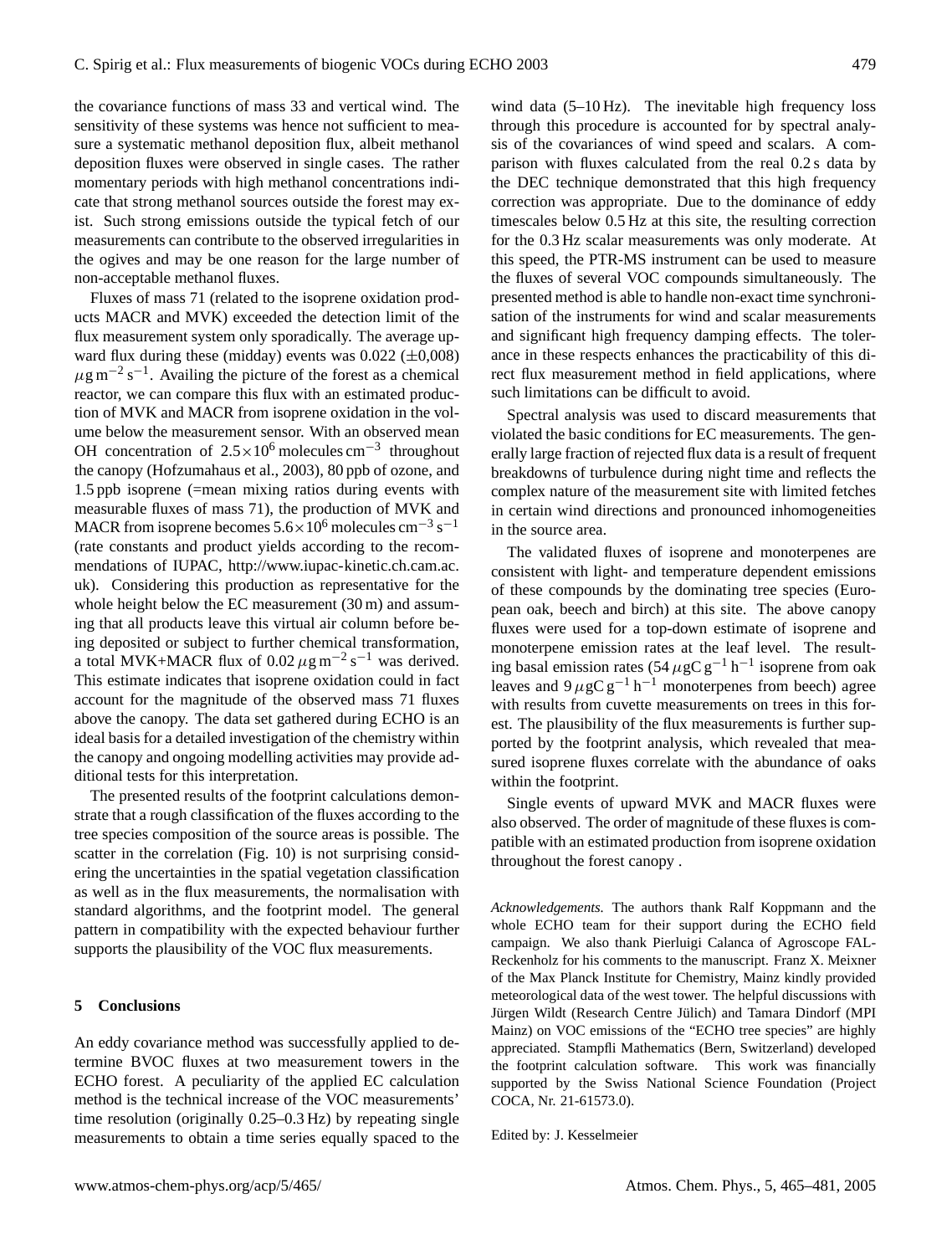# **References**

- Ammann, C., Spirig, C., Neftel, A., Steinbacher, M., Komenda, M., and Schaub, A.: Application of PTR-MS for Measurements of Biogenic VOC in a Deciduous Forest, Int. J. Mass Spectrom., 239, 87–101, 2004.
- Anderson, D. E., Verma, S. B., Clement, R. J., Baldocchi, D. D., and Matt, D. R.: Turbulence spectra of  $CO<sub>2</sub>$ , water vapor, temperature and velocity over a deciduous forest, Agric. For. Meteorol., 38, 81–99, 1986.
- Aubinet, M., Grelle, A., Ibrom, A., Rannik, U., Moncrieff, J., Foken, T., Kowalski, A. S., Martin, P. H., Berbigier, P., Bernhofer, C., Clement, R., Elbers, J., Granier, A., Grunwald, T., Morgenstern, K., Pilegaard, K., Rebmann, C., Snijders, W., Valentini, R., and Vesala, T.: Estimates of the annual net carbon and water exchange of forests: The EUROFLUX methodology, in Advances in Ecological Research, 30, 113–175, 2000.
- Aubrun, S., Leitl, B., Schatzmann, M., and Koppmann, R.: Physical modelling of the vertical transport of biogenic emissions above a complex forest stand (ECHO site), Geophys. Res. Abstr., 6, 2004.
- Baker, B., Guenther, A., Greenberg, J., and Fall, R.: Canopy level fluxes of 2-methyl-3-buten-2-ol, acetone, and methanol by a portable relaxed eddy accumulation system, Environ. Sci. Technol., 35, 1701–1708, 2001.
- Baker, B., Guenther, A., Greenberg, J., Goldstein, A., and Fall, R.: Canopy level fluxes of measurements of 2-methyl-3-buten-2-ol by Relaxed eddy accumulation: field data and model comparison, J. Geophys. Res., 104, 26 104–26 114, 1999.
- de Gouw, J. A., Howard, C. J., Custer, T. G., Baker, B. M., and Fall, R.: Proton-transfer chemical ionization mass spectrometry allows real-time analysis of volatile organic compounds released from cutting and drying of crops, Environ. Sci. Technol., 34, 2640–2648, 2000.
- Dindorf, T., Kuhn, U., Dindorf, W., Ammann, C., Chaparro, G., Knothe, N., Steindel, F., Tritsch, C., Scheibe, M., Brancaleoni, E., Frattoni, M., Ciccioli, P., and Kesselmeier, J.: Effects of high ambient temperature on plant physiology and the emission of monoterpenes, isoprene, and volatile organic carbon by beech observed during ECHO-field campaigns in 2002 and 2003, EOS Trans. AGU, 84, Abstract A21A-04, 2003.
- Dindorf, T., Kuhn, U., Ganzeveld, L., Schebeske, G., Ciccioli, P., Holzke, C., Koble, R., Seufert, G., Kesselmeier, J.: Emission ¨ of monoterpenes from European beech (Fagus sylvatica L.) as a function of light and temperature, Biogeosciences Discuss., 2, 137–182, 2005,

## **[SRef-ID: 1810-6285/bgd/2005-2-137](http://direct.sref.org/1810-6285/bgd/2005-2-137)**.

- Foken, T. and Wichura, B.: Tools for quality assessment of surfacebased flux measurements, Agric. For. Meteorol., 78, 83–105, 1996.
- Guenther, A.: Seasonal and spatial variations in natural volatile organic compound emissions, Ecol. Appl., 7, 34–45, 1997.
- Guenther, A.: The contribution of reactive carbon emissions from vegetation to the carbon balance of terrestrial ecosystems, Chemosphere, 49, 837–844, 2002.
- Guenther, A., Hewitt, C., Erickson, D., Fall, R., Geron, C., Graedel, T., Harley, P., Klinger, L., Lerdau, M., McKay, W., Pierce, T., Scholes, B., Steinbrecher, R., Tallamraju, R., Taylor, J., and Zimmerman, P.: A global model of natural volatile organic compound emissions, J. Geophys. Res., 100, 8873–8892, 1995.
- Guenther, A., Baugh, W., Davis, K., Hampton, G., Harley, P., Klinger, L., Zimmerman, P., Allwine, E., Dilts, S., Lamb, B., Westberg, H., Baldocchi, D., Geron, C., and Pierce, T.: Isoprene fluxes measured by enclosure, relaxed eddy accumulation, surface-layer gradient, mixed-layer gradient, and mass balance techniques, J. Geophys. Res., 101, 18 555–18 568, 1996.
- Hofzumahaus, A., Siese, M., Rupp, L., Holland, F., and Schlosser, E.: HOx Radical Measurements During the ECHO Field Campaign in Summer 2003, EOS Trans. AGU, 84, Abstract A32A-0123, 2003.
- Kaimal, J. and Finnigan, J.: Atmospheric boundary layer flows: Their structure and measurement, 289 pp., Oxford University Press, Oxford, 1994.
- Kaimal, J. C., Wyngaard, J. C., Izumi, Y., and Coté, O. R.: Spectral characteristics of surface-layer turbulence, Q. J. R. Meteorol. Soc., 98, 563–589, 1972.
- Karl, T., Guenther, A., Lindinger, C., Jordan, A., Fall, R., and Lindinger, W.: Eddy covariance measurements of oxygenated volatile organic compound fluxes from crop harvesting using a redesigned proton-transfer-reaction mass spectrometer, J. Geophys. Res., 106, 24 157–24 167, 2001.
- Karl, T. G., Spirig, C., Rinne, J., Stroud, C., Prevost, P., Greenberg, J., Fall, R., and Guenther, A.: Virtual disjunct eddy covariance measurements of organic compound fluxes from a subalpine forest using proton transfer reaction mass spectrometry, Atmos. Chem. Phys., 2, 279–291, 2002,

# **[SRef-ID: 1680-7324/acp/2002-2-279](http://direct.sref.org/1680-7324/acp/2002-2-279)**.

- Karl, T., Potosnak, M., Guenther, A., Clark, D., Walker, J., Herrik, J. D., and Geron, C.: Exchange processes of volatile organic compounds above a tropical rain forest: Implications for modeling tropospheric chemistry above dense vegetation, J. Geophys. Res., 109, D18306, doi:10.1029/2004JD004738, 2004.
- Kesselmeier, J., Ciccioli, P., Kuhn, U., Stefani, P., Biesenthal, T., Rottenberger, S., Wolf, A., Vitullo, M., Valentini, R., Nobre, A., Kabat, P., and Andreae, M. O.: Volatile organic compound emissions in relation to plant carbon fixation and the terrestrial carbon budget, Global Biochem. Cycles, 16, art. no. 1126, 2002.
- Kesselmeier, J. and Staudt, M.: Biogenic volatile organic compounds (VOC): An overview on emission, physiology and ecology, J. Atmos. Chem., 33, 23–88, 1999.
- Komenda, M., Schaub, A., and Koppmann, R.: Description and characterization of an on-line system for long- term measurements of isoprene, methyl vinyl ketone, and methacrolein in ambient air, J. Chromatogr. A, 995, 185–201, 2003.
- Kormann, R. and Meixner, F. X.: An analytical footprint model for non-neutral stratification, Bound.-Layer Meteor., 99, 207–224, 2001.
- Lamb, B., Westberg, H., and Allwine, G.: Biogenic hydrocarbon emissions from deciduous and coniferous trees in the United States, J. Geophys. Res., 90, 2380–2390, 1985.
- Lenschow, D. H. and Raupach, M. R.: The Attenuation of Fluctuations in Scalar Concentrations through Sampling Tubes, J. Geophys. Res., 96, 15 259–15 268, 1991.
- Lindinger, W., Hansel, A., and Jordan, A.: On-line monitoring of volatile organic compounds at pptv levels by means of Proton-Transfer-Reaction Mass Spectrometry (PTR-MS) Medical applicaitons, food control and environmental research, Int. Journal of Mass Spect. and Ion Processes, 173, 191–241, 1998.